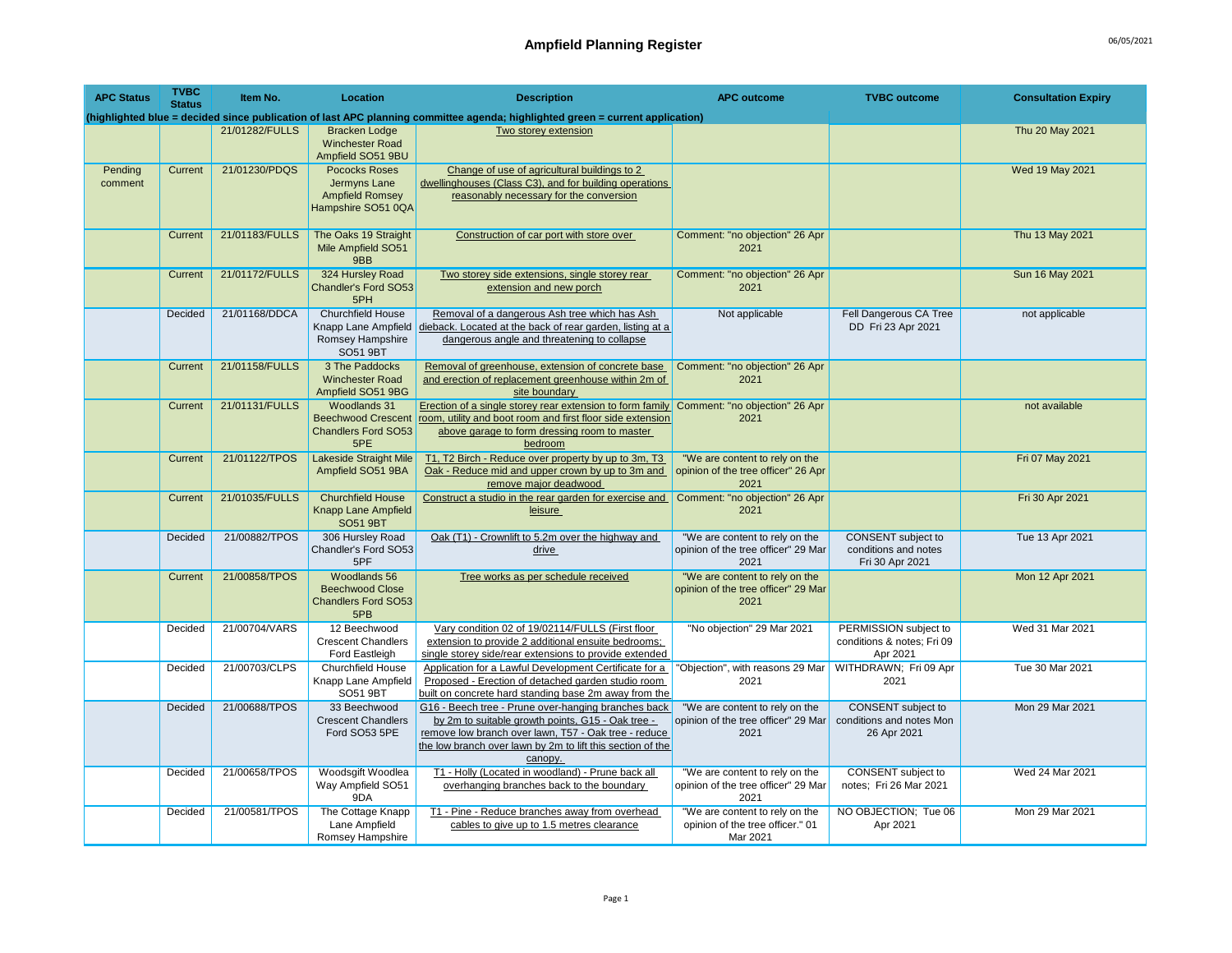| <b>APC Status</b>       | <b>TVBC</b><br><b>Status</b> | Item No.       | Location                                                               | <b>Description</b>                                                                                                                                                          | <b>APC outcome</b>                                                                                    | <b>TVBC</b> outcome                                                  | <b>Consultation Expiry</b> |
|-------------------------|------------------------------|----------------|------------------------------------------------------------------------|-----------------------------------------------------------------------------------------------------------------------------------------------------------------------------|-------------------------------------------------------------------------------------------------------|----------------------------------------------------------------------|----------------------------|
|                         | Decided                      | 21/00367/DDTPO | Abbey Wood 27<br><b>Straight Mile Ampfield</b><br>Romsey Hampshire     | Removal of 3 dead trees - T11 (Rowan) T12 (Birch),<br>T30 (Rowan) (TPO.25.TVS.3)                                                                                            | n/a                                                                                                   | Fell Dead TPO Woodland<br>DD Mon 08 Feb 2021                         |                            |
|                         | Decided                      | 21/00365/TPOS  | Abbey Wood 27<br><b>Straight Mile Ampfield</b><br>SO51 9BB             | T21 - Oak - Crown lift up to 4m above ground level,<br>reduce canopy over the driveway by up to 1.5-2m,<br>T17 - Birch - Fell, G52 - Lawsons cypress - Fell                 | "We are content to rely on the<br>opinion of the tree officer." 01<br>Mar 2021                        | CONSENT subject to<br>conditions and notes Thu<br>04 Mar 2021        | Fri 26 Feb 2021            |
|                         | Decided                      | 21/00310/FULLS | 40 Beechwood<br>Crescent, Chandlers<br>Ford, Eastleigh,                | Erection of timber outbuilding to be used as home<br>office / summer house                                                                                                  | "Comment: This is a substantial<br>building of imposing height, and                                   | PERMISSION subject to<br>conditions & notes; Tue 30<br>Mar 2021      | Mon 22 Feb 2021            |
|                         | Decided                      | 21/00157/TPOS  | Knottsberry Wood<br>Straight Mile Ampfield<br>Romsey Hampshire         | T1 - Willow - Fell, T2 - Oak Left - Crown lift by up to 4m<br>above ground level, T3 - Oak right - Crown lift by up to<br>4m above ground level reduce branches by up to 2m | "We are content to rely on the<br>opinion of the tree officer." 01<br>Feb 2021                        | <b>CONSENT</b> subject to<br>conditions and notes Tue<br>16 Feb 2021 | Mon 08 Feb 2021            |
|                         | Decided                      | 21/00150/TPOS  | Pinelands Ridge 43<br><b>Hook Road Ampfield</b><br>SO51 9DB            | T46 - Corsican Pine - Fell                                                                                                                                                  | "We are content to rely on the<br>opinion of the tree officer." 01<br>Feb 2021                        | <b>CONSENT</b> subject to<br>conditions and notes Mon<br>01 Mar 2021 | Mon 08 Feb 2021            |
|                         | Decided                      | 21/00093/TPOS  | 22 Baddesley Road<br><b>Chandlers Ford</b><br>Eastleigh Hampshire      | T1 - Beech - Fell                                                                                                                                                           | "We are content to rely on the<br>opinion of the tree officer." 01<br>Feb 2021                        | CONSENT subject to<br>conditions and notes Tue<br>16 Feb 2021        | Tue 02 Feb 2021            |
|                         | Decided                      | 20/03276/TPOS  | <b>Lakewood Straight</b><br>Mile Ampfield Romsey<br>Hampshire SO51 9BA | T1- Birch - Fell, T2 - Ash - Fell, T3 - Ash - Fell, T4 -<br>Birch - Fell, T5 - Birch - Fell                                                                                 | "We are content to rely on the<br>opinion of the tree officer" 04 Jan<br>2020. Note: this comment was | CONSENT subject to<br>conditions and notes Wed<br>10 Feb 2021        | Wed 06 Jan 2021            |
|                         | Decided                      | 20/03272/TPOS  | 10 Hocombe Wood<br>Road Chandlers Ford<br>SO53 5PP                     | T1 - Silver Birch - Crown raise to 5 metres, reduce<br>lower branch by 3 metres, reduce height by 2 metres.<br>reduce remaining canopy by up to 2 metres and                | "We are content to rely on the<br>opinion of the tree officer" 04 Jan<br>2020                         | <b>CONSENT</b> subject to<br>conditions and notes Wed<br>27 Jan 2021 | Mon 25 Jan 2021            |
| Comment not<br>required | Decided                      | 20/03264/DDTPO | Land At Ganger<br>Wood, Straight Mile,<br>Ampfield, Hampshire          | Fell 2 x heaved trees overhanging Knottsberry Wood -<br>1 Birch and 1 Willow 24.12.2020 (TPO.25.TVS.3 - W2)                                                                 | n/a                                                                                                   | Fallen TPO Woodland DD<br>Thu 24 Dec 2020                            |                            |
|                         | Decided                      | 20/03241/CLPS  | 344 Hursley Road<br>Chandler's Ford SO53<br>5PL                        | Application for a Lawful Development Certificate for a<br>Proposed single storey side extension to existing<br>dwelling                                                     | "No Comment" 04 Jan 2021                                                                              | <b>ISSUE CERTIFICATE Tue</b><br>26 Jan 2021                          | Thu 14 Jan 2021            |
|                         | Decided                      | 20/03202/TREES | 181 Knapp Lane<br>Ampfield Romsey<br>Hampshire SO51 9BT                | T1 - Birch - Dismantle in sections to ground level, T2 -<br>Willow - dismantle in sections to ground level, T3 -<br>Apple - dismantle in sections to ground level           | "We are content to rely on the<br>opinion of the tree officer" 04 Jan<br>2020                         | NO OBJECTION refer to<br>informatives, Mon 25 Jan<br>2021            | Thu 07 Jan 2021            |
|                         | Decided                      | 20/03188/FULLS | Winghams Barn<br>Cottage Winghams<br>Lane Ampfield SO51                | Erect single storey side extension to provide additional<br>ground floor space                                                                                              | "No Comment" 04 Jan 2021                                                                              | PERMISSION subject to<br>conditions & notes Wed 10<br>Feb 2021       | Tue 19 Jan 2021            |
|                         | Decided                      | 20/03064/TPOS  | Cafe Binghams<br>Winchester Road<br>Ampfield Romsey                    | T1 - Ash - Reduce lowest lateral limbs over car park by<br>up to 3m                                                                                                         | "We are content to rely on the<br>opinion of the tree officer" 04 Jan<br>2020                         | <b>CONSENT</b> subject to<br>conditions and notes Thu<br>21 Jan 2021 | Mon 04 Jan 2021            |
|                         | Decided                      | 20/03063/TPOS  | Woodsgift Woodlea<br>Way Ampfield SO51<br>9DA                          | G1 - 4 x Western Red Cedar - Crown lift up to 4m<br>above ground level                                                                                                      | "We are content to rely on the<br>opinion of the tree officer" 04 Jan<br>2020                         | <b>CONSENT</b> subject to<br>conditions and notes Wed<br>20 Jan 2021 | Mon 04 Jan 2021            |
|                         | Decided                      | 20/03058/TREES | Cafe Binghams<br>Winchester Road<br>Ampfield Romsey                    | G1 - Ash x 2 - Crown lift to 5m reduce lateral limbs to<br>give 5m clearance from property                                                                                  | "We are content to rely on the<br>opinion of the tree officer" 04 Jan<br>2020                         | NO OBJECTION Tue 19<br>Jan 2021                                      | Mon 04 Jan 2021            |
|                         | Decided                      | 20/03034/FULLS | 306 Hursley Road<br><b>Chandlers Ford</b><br>Eastleigh Hampshire       | Erect of single storey extension to front of garage,<br>convert the internal space to kitchen, add two roof<br>windows for natural light and change garage door into        | "No Comment" 04 Jan 2021                                                                              | PERMISSION subject to<br>conditions & notes Fri 29<br>Jan 2021       | Wed 20 Jan 2021            |
|                         | Decided                      | 20/02991/FULLS | 6 Beechwood<br><b>Crescent Chandlers</b><br>Ford Eastleigh             | Replacement of fence to front/sides with 2 metre high<br>wall/railings and entrance gates (retrospective)                                                                   | "No Objection" 04 Jan 2021                                                                            | PERMISSION subject to<br>conditions & notes Thu 18<br>Feb 2021       | Thu 21 Jan 2021            |
|                         | Decided                      | 20/02976/TPOS  | Woodlands 31<br><b>Beechwood Crescent</b><br>Chandlers Ford SO53       | T1 Oak - Reduce long low limb by 2.5m over patio and<br>remove internal epicormic growth                                                                                    | "We are content to rely on the<br>opinion of the tree officer." 30<br>Nov 2020                        | CONSENT subject to<br>conditions and notes Thu<br>21 Jan 2021        | Fri 18 Dec 2020            |
|                         | Decided                      | 20/02969/FULLS | Amberwood Jermyns<br>Lane Ampfield<br>Romsey Hampshire                 | Single storey front and rear extensions to provide<br>extended living accommodation                                                                                         | "No Objection", 30 Nov 2020                                                                           | PERMISSION subject to<br>conditions & notes Tue 19<br>Jan 2021       | Fri 18 Dec 2020            |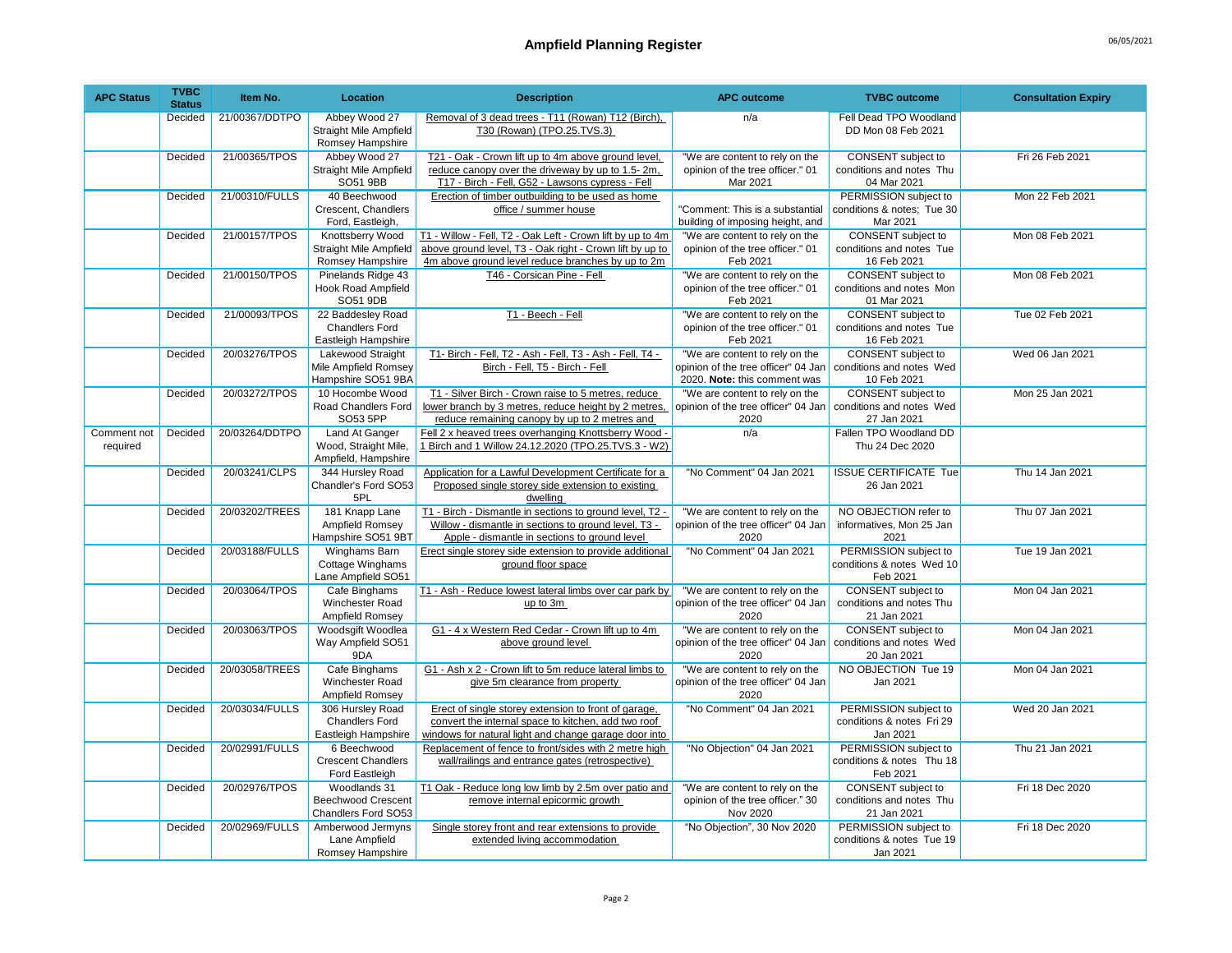| <b>APC Status</b> | <b>TVBC</b><br><b>Status</b> | Item No.       | Location                                                                            | <b>Description</b>                                                                                                                                                  | <b>APC outcome</b>                                                                                                                                                            | <b>TVBC</b> outcome                                                  | <b>Consultation Expiry</b>                                  |
|-------------------|------------------------------|----------------|-------------------------------------------------------------------------------------|---------------------------------------------------------------------------------------------------------------------------------------------------------------------|-------------------------------------------------------------------------------------------------------------------------------------------------------------------------------|----------------------------------------------------------------------|-------------------------------------------------------------|
|                   | Decided                      | 20/02932/FULLS | 41 Hook Road<br>Ampfield SO51 9DB                                                   | Two storey rear extension and addition of first floor to<br>existing bungalow to form re-configured living<br>accommodation with two additional bedrooms including  | "No Objection", 30 Nov 2020                                                                                                                                                   | WITHDRAWN Thu 07 Jan<br>2021                                         | Fri 01 Jan 2021                                             |
|                   | Decided                      | 20/02917/FULLS | Rose Cottage 178<br>Knapp Lane Ampfield<br>SO51 9BT                                 | Erection of carport adjacent to house over existing<br>driveway                                                                                                     | "No Objection", 30 Nov 2020                                                                                                                                                   | PERMISSION subject to<br>conditions & notes Mon 18<br>Jan 2021       | tbc                                                         |
|                   | Decided                      | 20/02916/FULLS | Former North Hill<br>Sawmill Yard Sawmill<br>Yard Baddesley Road                    | Construction of new access road and junction.<br>including repositioning of existing bus stop, associated<br>landscaping, lighting & stopping up of existing access | "No Objection", 30 Nov 2020 &<br>01 Mar 2021                                                                                                                                  | PERMISSION subject to<br>conditions & notes; Tue 30<br>Mar 2021      | Tue 23 Feb 2021                                             |
|                   | Decided                      | 20/02912/TPOS  | Tree Tops Jermyns<br>Lane Ampfield<br>Romsey Hampshire<br>SO51 0QA                  | T1 Beech - Fell T2 Beech - Remove up to 6 meters to<br>rebalance                                                                                                    | "We are content to rely on the<br>opinion of the tree officer." 30<br>Nov 2020                                                                                                | CONSENT subject to<br>conditions and notes Wed<br>20 Jan 2021        | Fri 11 Dec 2020                                             |
|                   | Decided                      | 20/02859/TPOS  | Evergreens Hook<br><b>Crescent Ampfield</b><br>SO51 9DE                             | T1 - Oak - Reduce branches to nearest growth points<br>along side of house by up to 1.5m                                                                            | "We are content to rely on the<br>opinion of the tree officer." 30<br>Nov 2020                                                                                                | <b>CONSENT</b> subject to<br>conditions and notes Wed<br>20 Jan 2021 | Tue 08 Dec 2020                                             |
|                   | Decided                      | 20/02853/FULLS | <b>High Acre Pound Lane</b><br>Ampfield SO51 9BP                                    | Erection of new dwelling adjacent to High Acre                                                                                                                      | "Objection" 01 Mar 2021                                                                                                                                                       | WITHDRAWN; Fri 16 Apr<br>2021                                        | thc                                                         |
|                   | Decided                      | 20/02789/FULLS | The Oaks 19 Straight<br>Mile Ampfield SO51<br>9BB                                   | Erection of car port                                                                                                                                                | "No objection", 16 Nov 2020                                                                                                                                                   | PERMISSION subject to<br>conditions & notes Wed 16<br>Dec 2020       | Fri 04 Dec 2020                                             |
|                   | Decided                      | 20/02734/CLPS  | Winghams Barn<br>Cottage Winghams<br>Lane Ampfield<br>Romsey Hampshire<br>SO51 9BE  | Certificate of proposed lawful development for a single<br>storey side extension                                                                                    | "No Comment", 16 Nov 2020                                                                                                                                                     | WITHDRAWN Wed 16<br>Dec 2020                                         | Tue 01 Dec 2020                                             |
|                   | Decided                      | 20/02722/FULLS | 36 Hocombe Wood<br>Road Chandlers Ford<br>SO53 5PP                                  | Two storey side extension following removal of existing<br>conservatory                                                                                             | "No Objection" 04 Jan 2021                                                                                                                                                    | WITHDRAWN Mon 08<br>Feb 2021                                         | Fri 22 Jan 2021                                             |
|                   | Decided                      | 20/02726/FULLS | <b>Keats Restaurant</b><br>Winchester Road<br>Ampfield Romsey<br>Hampshire SO51 9BQ | Change of use for first floor from offices to small retail<br>area and erection of new external fire escape from first<br>floor                                     | "We trust that sufficient parking<br>will be allocated for the proposed<br>retail area." 16 Nov 2020                                                                          | PERMISSION subject to<br>conditions & notes Wed 23<br>Dec 2020       | Mon 30 Nov 2020                                             |
|                   | Decided                      | 20/02692/FULLS | Abbey Wood 27<br><b>Straight Mile Ampfield</b><br>SO51 9BB                          | Erection of two storey porch/entrance hall, two storey<br>side and rear extension, single storey rear extension<br>with balcony over, and replace dormer            | "No Objection; We wish to see<br>that the trees on the site are<br>protected from damage which<br>could arise from the proposal<br>and any construction work." 30<br>Nov 2020 | PERMISSION subject to<br>conditions & notes Fri 18<br>Dec 2020       | Tue 01 Dec 2020                                             |
|                   | Decided                      | 20/02594/FULLS | 25 Flexford Close,<br>5RY                                                           | Conversion of garage to habitable accommodation,<br>Chandlers Ford, SO53 removal of garage door and insertion of window with bi-<br>fold doors to rear elevation    | "No objection", 16 Nov 2020                                                                                                                                                   | PERMISSION subject to<br>conditions & notes Mon 14<br>Dec 2020       | Standard Consultation Expiry date:13<br>November 2020       |
|                   | Decided                      | 20/02430/TPOS  | 42 Baddesley Road<br>Chandlers Ford SO53<br>5NH                                     | T30 - Norway Spruce - Fell, T31 - Douglas Fir - Fell                                                                                                                | "Comment - We are content to<br>rely on the opinion of the tree<br>officer." 19 Oct 2020                                                                                      | <b>CONSENT</b> subject to<br>conditions and notes Wed<br>23 Dec 2020 | <b>Standard Consultation Expiry date</b><br>Tue 27 Oct 2020 |
|                   | Decided                      | 20/02421/TPOS  | <b>Birchwood Hook</b><br><b>Crescent Ampfield</b><br>Romsey Hampshire<br>SO51 9DE   | Pine tree - fell due to dead and decaving branches<br>Cypress trees x2 - remove all dead and decayed<br>branches                                                    | "Comment - We are content to<br>rely on the opinion of the tree<br>officer." 19 Oct 2020                                                                                      | CONSENT subject to<br>conditions and notes Wed<br>23 Dec 2020        | <b>Standard Consultation Expiry date</b><br>Tue 27 Oct 2020 |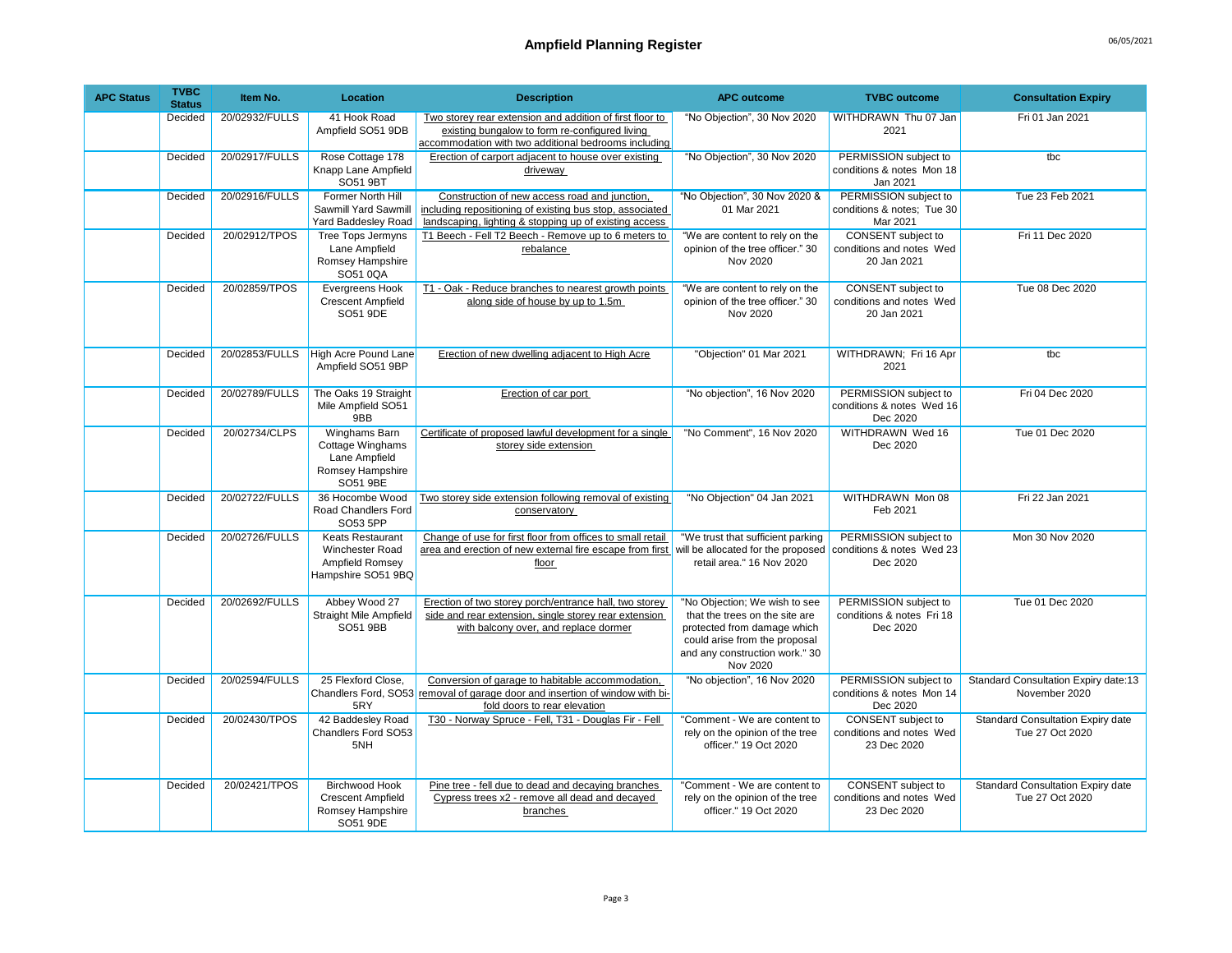| <b>APC Status</b> | <b>TVBC</b><br><b>Status</b> | Item No.       | Location                                                                                                                              | <b>Description</b>                                                                                                                                                                                                      | <b>APC outcome</b>                                                                            | <b>TVBC</b> outcome                                            | <b>Consultation Expiry</b>                                                                                                              |
|-------------------|------------------------------|----------------|---------------------------------------------------------------------------------------------------------------------------------------|-------------------------------------------------------------------------------------------------------------------------------------------------------------------------------------------------------------------------|-----------------------------------------------------------------------------------------------|----------------------------------------------------------------|-----------------------------------------------------------------------------------------------------------------------------------------|
|                   | Decided                      | 20/02392/FULLS | Cloud End Ampfield<br>Hill Ampfield SO51<br>9BD                                                                                       | Single storey rear extension, to provide additional living<br>space, and timber frame canopy to front elevation,<br>replace roof tiles, render existing external walls above<br>plinth level, and replace hanging tiles | Comment: "No objection";<br>Meeting of 19 Oct 2020                                            | PERMISSION subject to<br>conditions & notes Thu 14<br>Jan 2021 | Standard Consultation Expiry date<br>Tue 27 Oct 2020                                                                                    |
|                   | Decided                      | 20/02213/LBWS  | Monks Barn Knapp<br>Lane Ampfield SO51<br>9BT                                                                                         | - Alterations to insert a French door, change a glazed<br>screen to bi-fold doors, change a door to a window and<br>relocate the ground floor toilet                                                                    | "No Objection", 21 Sept 2020                                                                  | CONSENT subject to<br>conditions and notes Thu<br>03 Dec 2020  | Consultation dates not available                                                                                                        |
|                   | Decided                      | 20/02212/FULLS | Monks Barn Knapp<br>Lane Ampfield SO51<br>9BT                                                                                         | Alterations to insert a French door, change a glazed<br>screen to bi-fold doors, change a door to a window and<br>relocate the ground floor toilet                                                                      | "No Objection", 21 Sept 2020                                                                  | PERMISSION subject to<br>conditions & notes Thu 03<br>Dec 2020 | Standard Consultation Expiry: Fri 02<br>Oct 2020                                                                                        |
|                   | Decided                      | 20/02184/FULLS | Pinewood Lodge<br>Green Lane Ampfield<br>Romsey Hampshire<br><b>SO51 9BN</b>                                                          | Erection of single storey annexe                                                                                                                                                                                        | Comment: "objection", Meeting<br>19 Oct 2020                                                  | REFUSE Wed 25 Nov<br>2020                                      | Standard Consultation Expiry Fri 23<br>Oct 2020                                                                                         |
|                   | Decided                      | 20/01631/FULLS | <b>Land At Sleepy Hollow</b><br>Farm Ampfield Hill<br>Ampfield Romsey<br>Hampshire SO51 9BD                                           | Erection of office building (Use Class B1)                                                                                                                                                                              | Comment: "Objection", Meeting<br>of 10 Aug 2020                                               | REFUSE Fri 15 Jan 2021                                         | Standard Consultation Expiry, Thu 13<br>Aug 2020                                                                                        |
|                   | Decided                      | 20/00488/RESS  | Former North Hill<br>Sawmill Yard<br><b>Baddesley Road</b><br><b>Flexford North</b><br>Baddesley<br>Southampton<br>Hampshire SO52 9BH | Approval of details for appearance, landscaping, and<br>layout of pursuant of a care village pursuant to outline<br>planning permission 17/01615/OUTS                                                                   | No objection - Meeting of 16<br>March 2020                                                    | APPROVAL subject to<br>conditions and notes Wed<br>23 Dec 2020 | Standard Consultation expiry: Tue 24<br>Mar 2020                                                                                        |
|                   | Current                      | 20/00453/FULLS | <b>Redburn Farm Green</b><br><b>Pond Lane Ampfield</b><br><b>SO51 9BR</b>                                                             | Rebuild existing outbuilding                                                                                                                                                                                            | No objection - Meeting of 16<br><b>March 2020</b>                                             |                                                                | <b>Standard Consultation expiry: Wed 18</b><br><b>Mar 2020</b>                                                                          |
|                   | Current                      | 19/01821/FULLS | <b>Redburn Farm Green</b><br>Pond Lane                                                                                                | Retrospective application for the demolition of the<br>timber and brick barn and the erection of a new<br>dwelling                                                                                                      | Considered 19 Aug, 23 Sept and<br>11 Nov. Objection. See detailed<br>response to TVBC         |                                                                | Consultation Expiry: 15 Nov 2019<br>(revised date). To be considered by<br><b>TVBC Southern Area Planning</b><br>Committee 15 Sept 2020 |
|                   | Decided                      | 19/01795/FULLS | <b>Land Adjacent Lower</b><br>Farm Stables Lower<br>Farm Lane                                                                         | Erection of 1 three bedroom dwelling, with access,<br>parking and package treatment plant                                                                                                                               | Considered 19th August 2019.<br>Objection                                                     | PERMISSION subject to<br>conditions & notes Wed 21<br>Apr 2021 | Due 30 August 2019                                                                                                                      |
|                   | Decided                      | 20/02894/DDCA  | Victoria Barn<br>Winchester Road<br>Ampfield Romsey<br>Hampshire SO51 9BQ                                                             | Fell 1 x dangerous Ash Tree suffering from Ash<br>Dieback shown on plan dated 19.11.2020                                                                                                                                | dangerous tree decided urgently Fallen Tree TPO DD Fri 20<br>by TVBC: no comment<br>requested | Nov 2020                                                       | <b>Tue 24 Nov 2020</b>                                                                                                                  |
|                   | Decided                      | 20/02624/DDTPO | 24 Baddesley Road<br><b>Chandlers Ford</b><br>Eastleigh Hampshire<br>SO53 5NG                                                         | Fell 3 x dangerous Pine trees in rear garden of<br>property (TPO.TVBC.695 - T14, T15, T16)                                                                                                                              | dangerous tree decided urgently<br>by TVBC: no comment<br>requested                           | Fallen Tree TPO DD Tue<br>27 Oct 2020                          | Standard Consultation Expiry date: Fri<br>30 Oct 2020                                                                                   |
|                   | Decided                      | 20/02610/DDTPO | Woodland To The<br>Rear Of Oakwood<br>House 24 Straight Mile<br>Ampfield Romsey<br>Hampshire SO51 9BB                                 | Remove 1 x fallen Beech tree resting on rear fence -<br>shown in photo dated 27.10.2020 (TPO.25.TVS.3 -<br>W3)                                                                                                          | dangerous tree decided urgently<br>by TVBC: no comment<br>requested                           | 28 Oct 2020                                                    | Fallen Tree TPO DD Wed Standard Consultation Expiry date: Sun<br>01 Nov 2020                                                            |
|                   | Decided                      | 20/02552/TPOS  | <b>Brook House 9</b><br>Beechwood Close<br><b>Chandlers Ford</b><br>Eastleigh Hampshire<br><b>SO53 5PB</b>                            | T1 Oak - Trim epicormic growth                                                                                                                                                                                          | "Comment - We are content to<br>rely on the opinion of the tree<br>officer." 19 Oct 2020      | <b>CONSENT</b> subject to notes<br>Fri 13 Nov 2020             | Standard Consultation Expiry date                                                                                                       |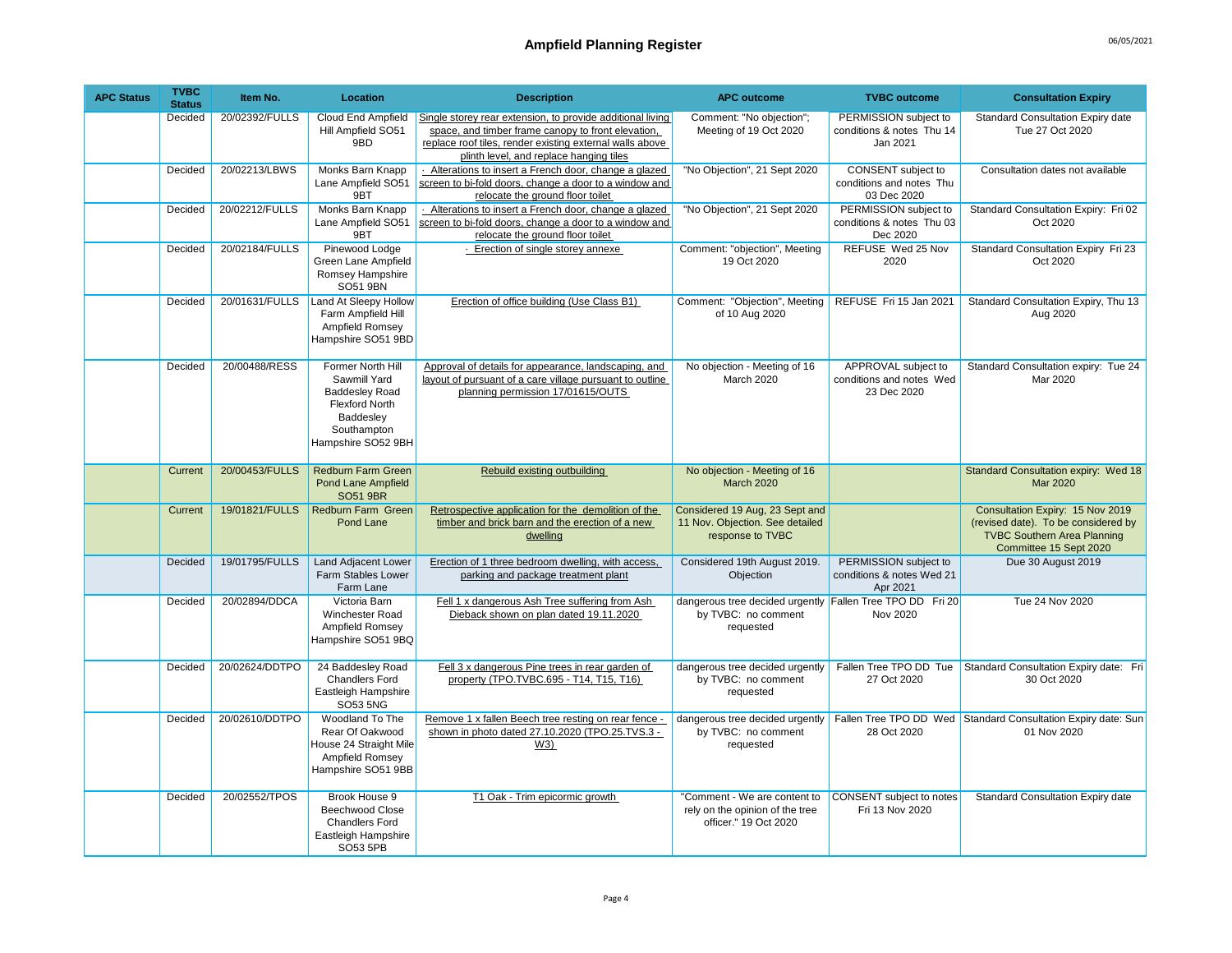| <b>APC Status</b> | <b>TVBC</b><br><b>Status</b> | Item No.       | Location                                                                                                                 | <b>Description</b>                                                                                                                                                                                                                                                                                                                                                                                                                                                                            | <b>APC outcome</b>                                                                       | <b>TVBC</b> outcome                                                  | <b>Consultation Expiry</b>                                  |
|-------------------|------------------------------|----------------|--------------------------------------------------------------------------------------------------------------------------|-----------------------------------------------------------------------------------------------------------------------------------------------------------------------------------------------------------------------------------------------------------------------------------------------------------------------------------------------------------------------------------------------------------------------------------------------------------------------------------------------|------------------------------------------------------------------------------------------|----------------------------------------------------------------------|-------------------------------------------------------------|
|                   | Decided                      | 20/02542/TPOS  | Abbey Wood 27<br><b>Straight Mile Ampfield</b><br>Romsey Hampshire<br>SO51 9BB                                           | T1- Beech - Fell, T2 - Beech - Fell                                                                                                                                                                                                                                                                                                                                                                                                                                                           | "Comment - We are content to<br>rely on the opinion of the tree<br>officer." 19 Oct 2020 | CONSENT subject to<br>conditions and notes Thu<br>12 Nov 2020        | Standard Consultation Expiry date                           |
|                   | Decided                      | 20/02538/TPOS  | 24 Beechwood<br><b>Crescent Chandlers</b><br>Ford Eastleigh<br>Hampshire SO53 5PA                                        | T1 - Oak - Crown lift to 5 metres                                                                                                                                                                                                                                                                                                                                                                                                                                                             | "Comment - We are content to<br>rely on the opinion of the tree<br>officer." 19 Oct 2020 | <b>CONSENT</b> subject to<br>conditions and notes Thu<br>12 Nov 2020 | Standard Consultation Expiry date                           |
|                   | Decided                      | 20/02481/TPOS  | 12 Hocombe Wood<br>Road Chandlers Ford<br>SO53 5PP                                                                       | T1 - Birch - Fell, T5 - Birch - Fell                                                                                                                                                                                                                                                                                                                                                                                                                                                          | "Comment - We are content to<br>rely on the opinion of the tree<br>officer." 19 Oct 2020 | <b>CONSENT</b> subject to<br>conditions and notes Tue<br>10 Nov 2020 | <b>Standard Consultation Expiry date</b>                    |
|                   | Decided                      | 20/02476/AGNS  | Land At Ganger Wood<br><b>Straight Mile Ampfield</b><br>Hampshire                                                        | Timber and machinery storage building                                                                                                                                                                                                                                                                                                                                                                                                                                                         | Comment submitted, Meeting of<br>19 Oct 2020                                             | REFUSE Mon 09 Nov<br>2020                                            | Standard Consultation Expiry date tbc                       |
|                   | Decided                      | 20/02450/TPOS  | 19 Hocombe Wood<br>Road Chandlers Ford<br>SO53 5PN                                                                       | T1 - twin stem Silver Birch - Remove to ground level<br>and replant with one Silver Birch tree - Heavily<br>weighted towards house and road, fears of failure in<br>the winter months.                                                                                                                                                                                                                                                                                                        | "Comment - We are content to<br>rely on the opinion of the tree<br>officer." 19 Oct 2020 | CONSENT subject to<br>conditions and notes Tue<br>10 Nov 2020        | Standard Consultation Expiry date<br>Wed 28 Oct 2020        |
|                   | Decided                      | 20/02380/TPOS  | 60 King Edward<br>Mobile Home Park<br><b>Baddesley Road</b><br><b>Flexford North</b><br>Baddesley SO52 9JU               | T1 Ash - Has Ash -dieback disease - fell T2 Ash - Has<br>Ash dieback disease - fell                                                                                                                                                                                                                                                                                                                                                                                                           | "Comment - We are content to<br>rely on the opinion of the tree<br>officer." 19 Oct 2020 | CONSENT subject to<br>conditions and notes Tue<br>10 Nov 2020        | Standard Consultation Expiry date Fri<br>23 Oct 2020        |
|                   | Decided                      | 20/02373/TPOS  | <b>St James Park</b><br><b>Baddesley Road</b><br><b>Flexford North</b><br>Baddesley<br>Southampton<br>Hampshire SO52 9BJ | Tree works as per submitted schedule                                                                                                                                                                                                                                                                                                                                                                                                                                                          | "Comment - We are content to<br>rely on the opinion of the tree<br>officer." 19 Oct 2020 | <b>CONSENT</b> subject to<br>conditions and notes Mon<br>09 Nov 2020 | <b>Standard Consultation Expiry date</b><br>Thu 22 Oct 2020 |
|                   | Decided                      | 20/02312/VARS  | Kingfisher House<br>Knapp Lane Ampfield<br>SO51 9BT                                                                      | Vary condition 2 of 20/00093/FULLS &<br>20/00094/LBWS (Erection of single-storey rear<br>extension to provide extended living accommodation:<br>change roof type of existing single-storey rear<br>extension to match proposed extension and provision<br>of vaulted roof over proposed Kitchen/Dining Room<br>(Amended scheme)) to allow replacement of approved<br>elevations and floor plans, BS01 SK04 (revision N)<br>with amended elevations and floor plans, BS01 SK04<br>(revision R) | Comment: "no objection",<br>Meeting 19 Oct 2020                                          | PERMISSION subject to<br>conditions & notes Mon 16<br>Nov 2020       | Standard Consultation Expiry date Tue<br>20 Oct 2020        |
|                   | Decided                      | 20/02270/TPOS  | 24 Baddesley Road<br>Chandlers Ford SO53<br>5NG                                                                          | (T2) Beech - Crown lift up to 4m, Crown reduce over<br>the garden of No 24 by up to 1.15m; (T16) Pine -<br>Remove one low split limb and small limb below; T15 &<br>T14 - Pine dead wood only; (G2) Oak - Fell                                                                                                                                                                                                                                                                                | "Comment - We are content to<br>rely on the opinion of the tree<br>officer." 12 Oct 2020 | CONSENT subject to<br>conditions and notes Mon<br>19 Oct 2020        | Standard Consultation Expiry date Tue<br>13 Oct 2020        |
|                   | Decided                      | 20/02260/CLPS  | Knottsberry Wood<br>Straight Mile Ampfield<br>Romsey Hampshire<br>SO51 9BA                                               | Certificate of lawful proposed development - Garage<br>conversion                                                                                                                                                                                                                                                                                                                                                                                                                             | "No objection", 12 October 2020                                                          | <b>ISSUE CERTIFICATE:</b><br>Thu 05 Nov 2020                         | Standard Consultation Expiry date Thu<br>15 Oct 2020        |
|                   | Decided                      | 20/02233/DDTPO | 48 Baddesley Road<br><b>Chandlers Ford</b><br>Eastleigh Hampshire<br><b>SO53 5NH</b>                                     | Fell 2 x dangerous Ash suffering from Ash Dieback<br>(TPO.TVBC.696 - T45 and T47)                                                                                                                                                                                                                                                                                                                                                                                                             | dangerous tree decided urgently<br>by TVBC: no comment<br>requested                      | Fell Dangerous TPO Tree<br>DD, Fri 18 Sep 2020                       | Consultation dates not available                            |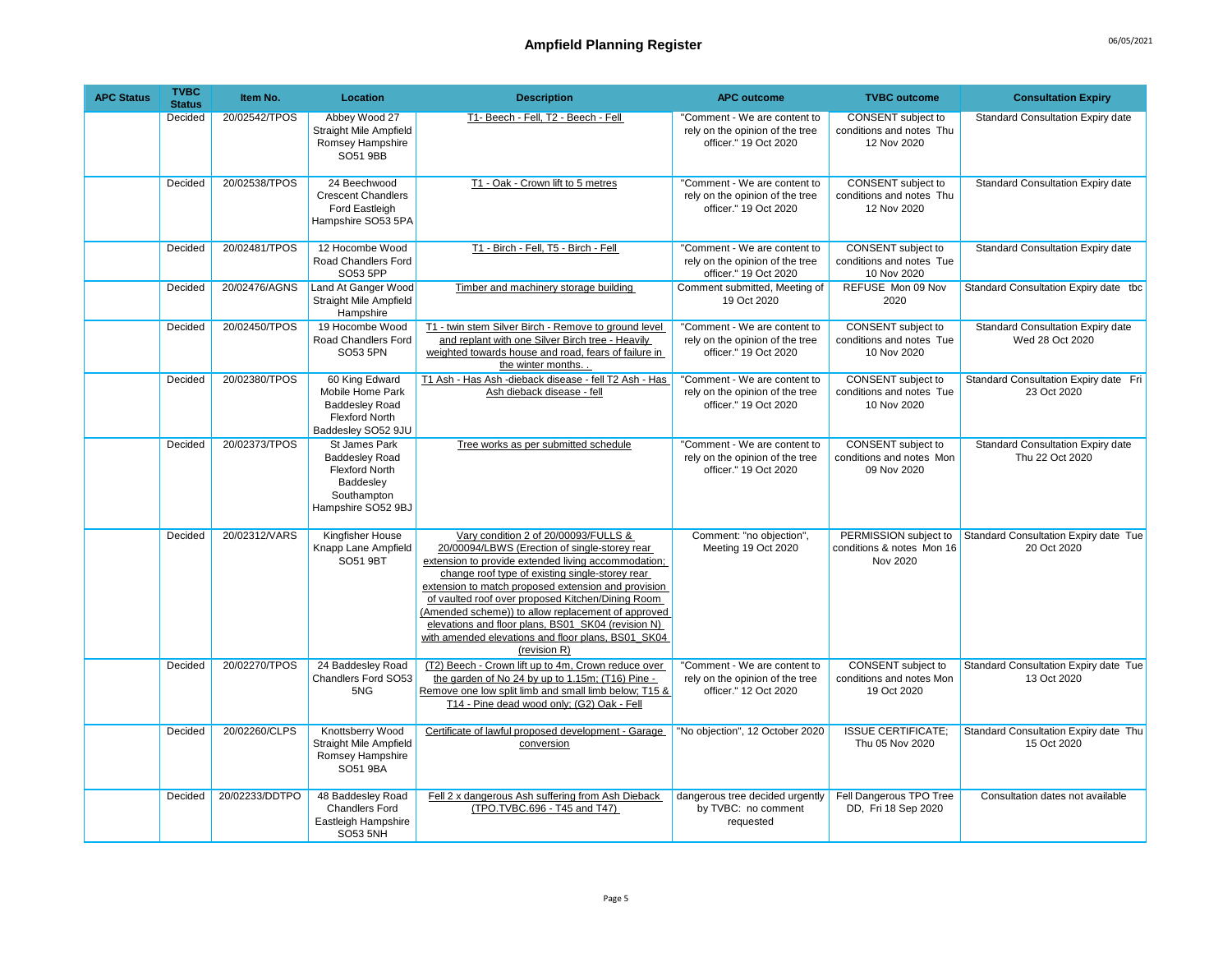| <b>APC Status</b> | <b>TVBC</b><br><b>Status</b> | Item No.       | Location                                                                                                                              | <b>Description</b>                                                                                                                                                                                | <b>APC outcome</b>                                                                                            | <b>TVBC</b> outcome                                             | <b>Consultation Expiry</b>                                                                                         |
|-------------------|------------------------------|----------------|---------------------------------------------------------------------------------------------------------------------------------------|---------------------------------------------------------------------------------------------------------------------------------------------------------------------------------------------------|---------------------------------------------------------------------------------------------------------------|-----------------------------------------------------------------|--------------------------------------------------------------------------------------------------------------------|
|                   | Decided                      | 20/02205/TPOS  | Redwood Hook<br><b>Crescent Ampfield</b><br>Romsey Hampshire<br>SO51 9DE                                                              | · Fell 1 x Eucalyptus                                                                                                                                                                             | "Comment - We are content to<br>rely on the opinion of the tree<br>officer." 21 Sept 2020                     | CONSENT subject to<br>conditions and notes Mon<br>19 Oct 2020   | Consultation dates not available                                                                                   |
|                   | Decided                      | 20/02194/TREES | <b>Birch House Knapp</b><br>Lane Ampfield SO51<br>9BT                                                                                 | T1 Silver Birch- Fell, T2 Maple- Reduce back to old<br>reduction points rolling consent to repeat in 5-10 years,<br>T3 Oak- Crown raise to 2.5m, removing secondary and<br>tertiary branches only | "Comment - We are content to<br>rely on the opinion of the tree<br>officer." 21 Sept 2020                     | NO OBJECTION refer to<br>informatives Fri 16 Oct<br>2020        | Consultation dates not available                                                                                   |
|                   | Decided                      | 20/02172/FULLS | Lower Farm, Stables<br>Lower Farm Lane<br>Ampfield SO51 9DP                                                                           | Erection of hay barn (Amended design)                                                                                                                                                             | "Comment" (re. height compared<br>to previous application) 21 Sept<br>2020                                    | PERMISSION subject to<br>conditions & notes; Tue 27<br>Oct 2020 | Consultation dates not available                                                                                   |
|                   | Decided                      | 20/02159/CLPS  | <b>Cambalt Potters</b><br>Heron Lane Ampfield<br>SO51 9BW                                                                             | Application for a lawful development certificate for a<br>proposed use of land for stationing a mobile home<br>granny annexe for use ancillary to the main dwelling                               | "Comment" (re. the Planning<br>Statement) 21 Sept 2020                                                        | <b>ISSUE CERTIFICATE</b><br>Wed 28 Oct 2020                     | Standard Consultation Expiry: Fri 02<br>Oct 2020                                                                   |
|                   | Decided                      | 20/02148/TPOS  | 10 Hook Water Road<br><b>Chandlers Ford SO53</b><br>5PR                                                                               | Oak Tree (T1) - Reduce branches by up to 5 metres<br>crown lift overhanging road and neighbours drive                                                                                             | "Comment - We are content to<br>rely on the opinion of the tree<br>officer." 21 Sept 2020                     | CONSENT subject to<br>conditions and notes, Fri<br>02 Oct 2020  | <b>Standard Consultation Expiry Date</b><br>Wed 30 Sep 2020                                                        |
|                   | Decided                      | 20/02116/CLAS  | <b>Churchfield House</b><br>Knapp Lane Ampfield<br>Romsey Hampshire<br><b>SO51 9BT</b>                                                | Confirmation of compliance with S106 financial<br>contributions - Agreement dated 31 July 2013 -<br>13/01289/FULLS                                                                                | n/a                                                                                                           | RESPONSE ISSUED, Thu<br>24 Sep 2020                             | Consultation dates not available                                                                                   |
|                   | Decided                      | 20/02080/ADVS  | Former North Hill<br>Sawmill Yard<br><b>Baddesley Road</b><br><b>Flexford North</b><br>Baddesley<br>Southampton<br>Hampshire SO52 9BH | Display of hoarding advertisement during construction<br>period                                                                                                                                   | "No Objection", 21 Sept 2020                                                                                  | CONSENT subject to<br>conditions and notes Mon<br>19 Oct 2020   | Consultation dates not available                                                                                   |
|                   | Decided                      | 20/02072/TPOS  | Evergreens, Hook<br>Crescent, Ampfield,<br>AMPFIELD                                                                                   | T1 - Oak - Remove x2 lower branches as shown on<br>diagram                                                                                                                                        | Comment: "We are content to<br>rely on the opinion of the tree<br>officer" decided at Meeting 07<br>Sept 2020 | CONSENT subject to<br>conditions and notes Mon<br>19 Oct 2020   | Standard Consutlation Expiry, Thu 24<br>Sep 2020                                                                   |
|                   | Decided                      | 20/02070/DDCA  | Chapel Wood<br>Ampfield Romsey                                                                                                        | T1 - remove dangerous branch, T2 - Fell and T3 -<br>remove dangerous branch                                                                                                                       | Not applicable                                                                                                | Fell Dangerous CA Tree<br>DD, Wed 02 Sep 2020                   | Work to dangerous tree, decided<br>urgently by TVBC                                                                |
|                   | <b>Decided</b>               | 20/02046/FULLS | <b>Woodcote Pound</b><br>Lane Ampfield<br>Romsey Hampshire<br>SO51 9BP                                                                | Extensions and adaptations to re-configure and extend<br>the existing ground floor/living accommodation and<br>provide additional bedrooms                                                        | "Objection", 21 Sept 2020                                                                                     | REFUSE Fri 13 Nov 2020                                          | Lodged after publication of agenda for<br>Meeting of 07 Sept 2020. Standard<br>Consultation Expiry Thu 24 Sep 2020 |
|                   | Decided                      | 20/02011/TPOS  | Heatherbank 1<br><b>Beechwood Close</b><br><b>Chandlers Ford</b><br>Eastleigh Hampshire<br>SO53 5PB                                   | T59 - Gledisia - Remove low hanging branch                                                                                                                                                        | Comment: "No Objection"<br>decided at Meeting 07 Sept 2020                                                    | CONSENT subject to<br>conditions and notes, Fri<br>02 Oct 2020  | Standard Consultation Expiry, Mon 14<br>Sept 2020                                                                  |
|                   | Decided                      | 20/01995/FULLS | 35 Straight Mile<br>Ampfield Romsey<br>Hampshire SO51 9BB                                                                             | Two storey rear extension to provide lounge with<br>bedroom and ensuite above, first floor extensions and<br>moving of dormer windows to enable reconfiguration of<br>accommodation               | Comment: "No Objection"<br>decided at Meeting 07 Sept 2020 conditions & notes, Mon 05                         | PERMISSION subject to<br>Oct 2020                               | Standard Consultation Expiry, Mon 14<br>Sep 2020                                                                   |
|                   | Decided                      | 20/01976/FULLS | Sleepy Hollow Farm<br>Ampfield Hill Ampfield<br>Hampshire SO51 9BE                                                                    | The erection of a livestock building incorporating a<br>shed for calving equipment, medicine and feed                                                                                             | Comment: "No Objection"<br>decided at Meeting 07 Sept 2020                                                    | PERMISSION subject to<br>conditions & notes Mon 19<br>Oct 2020  | Standard Consultation Expiry, Wed 16<br>Sep 2020                                                                   |
|                   | Decided                      | 20/01811/TREES | Linden Cottage,<br>Green Pond Lane,<br>Ampfield                                                                                       | T1 - Linden Tree - Reduce canopy by up to 35%                                                                                                                                                     | Comment: "We are content to<br>rely on the opinion of the tree<br>officer" decided at Meeting 07<br>Sept 2020 | NO OBJECTION refer to<br>informatives Mon 19 Oct<br>2020        | Lodged after publication of agenda for<br>Meeting of 07 Sept 2020. Standard<br>Consultation expiry: 24 Sept 2020   |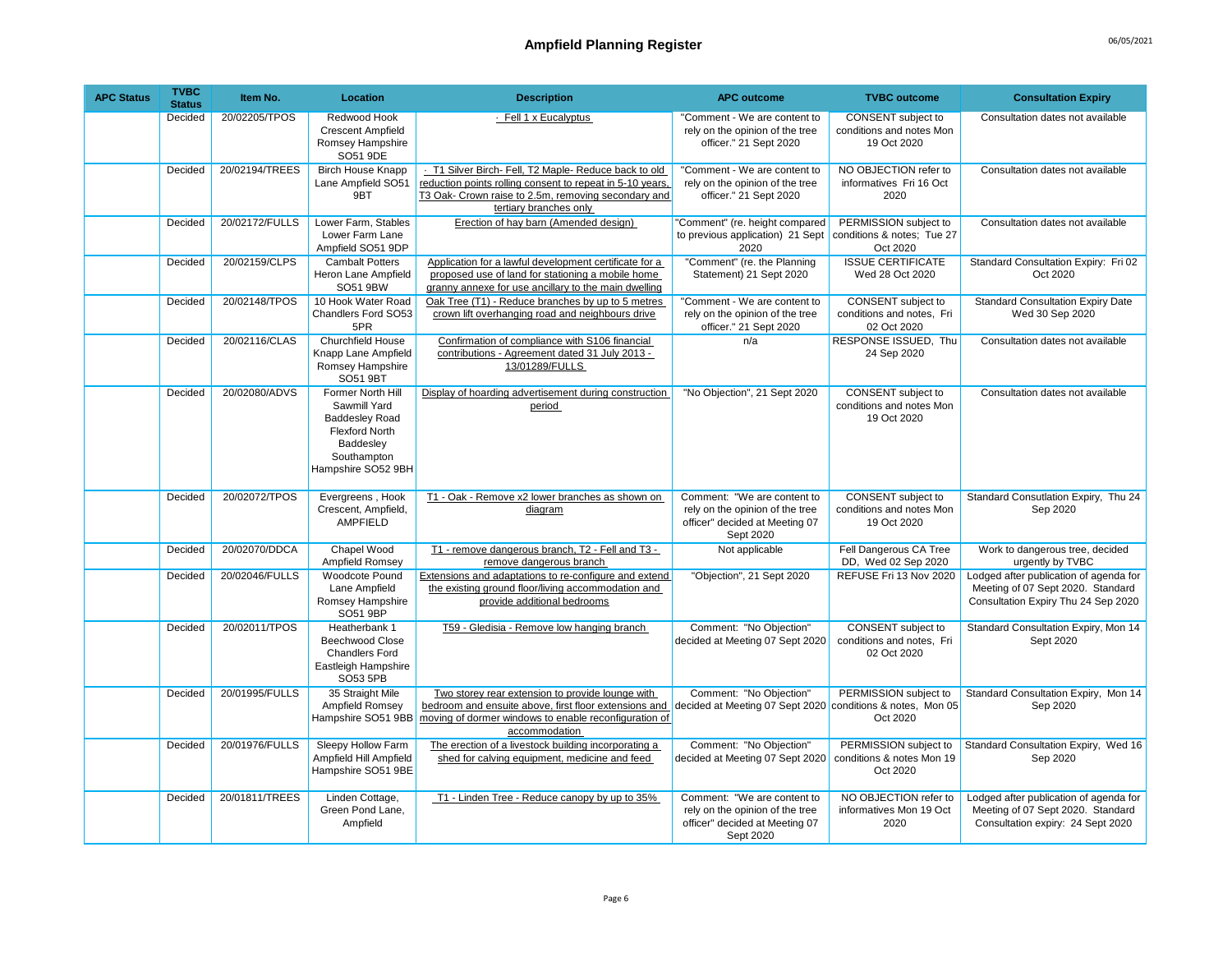| <b>APC Status</b> | <b>TVBC</b><br><b>Status</b> | Item No.       | <b>Location</b>                                                                    | <b>Description</b>                                                                                                                                                                                                                                                                                                                                                       | <b>APC outcome</b>                                                                                                                                                                                                                  | <b>TVBC</b> outcome                                                   | <b>Consultation Expiry</b>                              |
|-------------------|------------------------------|----------------|------------------------------------------------------------------------------------|--------------------------------------------------------------------------------------------------------------------------------------------------------------------------------------------------------------------------------------------------------------------------------------------------------------------------------------------------------------------------|-------------------------------------------------------------------------------------------------------------------------------------------------------------------------------------------------------------------------------------|-----------------------------------------------------------------------|---------------------------------------------------------|
|                   | Decided                      | 20/00794/TPOS  | 31A Beechwood<br><b>Crescent Chandlers</b><br>Ford SO53 5PE                        | T1 Norway Spruce - Remove tree to reduce shading &<br>needle drop                                                                                                                                                                                                                                                                                                        | "We are content to rely on the<br>opinion of the tree officer."<br>Due to restrictions of the COVID-<br>19 lockdown, this comment was<br>decided by a majority of<br>Members of the Council in an<br>online discussion. 21 Apr 2020 | Consent/Permission Not<br>Required Fri 16 Oct 2020                    | Standard Consultation expiry: Thu 30<br>Apr 2020        |
|                   | Decided                      | 20/01814/AGNS  | Sleepy Hollow Farm<br>Ampfield Hill Ampfield<br>Romsey Hampshire<br>SO51 9BD       | Agricultural notification to import chalk and recycled soil<br>(15%/85%); the native top soil will be pulled back and<br>200mm placed across the area of the field, the native<br>soil will then be put back over the top, the ground will<br>then be cultivated and seeded with a rye grass/clover<br>mix                                                               | Comment: query the effect of<br>the proposal on drainage and<br>flooding; and on ecology                                                                                                                                            | <b>PRIOR APPROVAL</b><br>REQUIRED, Fri 28 Aug<br>2020                 | Expiry date not available                               |
|                   | Decided                      | 20/01724/TREES | Winghams Barn<br>Cottage Winghams<br>Lane Ampfield<br>Romsey Hampshire<br>SO51 9BE | T1 - Goat Willow - Pollard to 2 metres, T2 - Elm - Fell,<br>T3 - Ash - Fell, T4 - Plum - Fell                                                                                                                                                                                                                                                                            | Comment: "we are content to rely<br>on the opinion of the tree officer",<br>Meeting of 10 Aug 2020                                                                                                                                  | NO OBJECTION refer to<br>informatives, Thu 01 Oct<br>2020             | Standard Consultation Expiry, Fri 14<br>Aug 2020        |
|                   | Decided                      | 20/01716/TREES | <b>Bishops Cottage</b><br>Winghams Lane<br>Ampfield SO51 9BE                       | Ash (T1) - Fell sections to ground level Oak (T2) -<br>Reduce to previous reduction points Sycamore (T3) -<br>Reduce to previous reduction points Oak (T4) -<br>Remove dead wood Oak (T5) - Cut back to boundary<br>Ash (T6) - Fell in sections to ground level Cherry (T7) -<br>Reduce to previous reduction points Beech (G1) -<br>Reduce to previous reduction points | Comment: "we are content to rely<br>on the opinion of the tree officer",<br>Meeting of 10 Aug 2020                                                                                                                                  | NO OBJECTION refer to<br>informatives, Thu 17 Sep<br>2020             | Standard Consultation Expiry, Fri 14<br>Aug 2020        |
|                   | Decided                      | 20/01711/TPOS  | 21 Hook Water Road<br>Chandlers Ford SO53<br>5PQ                                   | T1- Twin stem Birch - Reduce in height by 3m and<br>reshape to balance, T2 - Birch - Reduce in height by<br>3m and reshape to balance, T3 - Oak - Crown raise to<br>5m over garden of number 19                                                                                                                                                                          | Comment: "we are content to rely<br>on the opinion of the tree officer".<br>Meeting of 10 Aug 2020                                                                                                                                  | CONSENT subject to<br>conditions and notes, Tue<br>29 Sep 2020        | Standard Consultation Expiry, Fri 14<br>Aug 2020        |
|                   | Decided                      | 20/01703/TPOS  | 21 Hocombe Wood<br>Road Chandlers Ford<br>SO53 5PN                                 | T1 - Oak - Reduce garden side by 1 metre, crown thin<br>by 20% (tree to remain the same height), G1 - Silver<br>Birch - Reduce all by 2-3 metres, T2 - Yew - Crown<br>raise to height of shed, T3 - Silver Birch - Crown raise<br>by 1 metre and crown reduce by up to 2 metres                                                                                          | Comment: "we are content to rely<br>on the opinion of the tree officer",<br>Meeting of 10 Aug 2020                                                                                                                                  | <b>CONSENT</b> subject to<br>conditions and notes, Tue<br>29 Sep 2020 | Standard Consultation Expiry, Thu 13<br>Aug 2020        |
|                   | Decided                      | 20/01664/FULLS | <b>Thirlestane Straight</b><br>Mile Ampfield SO51<br>9BA                           | Two storey and single storey side extension with<br>balcony and porch extension to front to form extended<br>living accommodation, additional master bedroom and<br>ensuite (Amended scheme)                                                                                                                                                                             | Comment: "No objection",<br>Meeting 10 Aug 2020                                                                                                                                                                                     | PERMISSION subject to<br>conditions & notes, Tue 15<br>Sep 2020       | Standard Consultation Expiry, Wed 12<br>Aug 2020        |
|                   | Decided                      | 20/01561/TPOS  | 2 Hook Water Close<br>Chandlers Ford SO53<br>5PS                                   | T1 - Sweet Chestnut - Crown reduction by up to 2<br>meters back to previous pruning points                                                                                                                                                                                                                                                                               | Comment: "we are content to rely<br>on the opinion of the tree officer", conditions and notes Fri 02<br>Meeting of 10 Aug 2020                                                                                                      | <b>CONSENT</b> subject to<br>Oct 2020                                 | Standard Consulation Expiry Fri 31 July<br>2020         |
|                   | Decided                      | 20/01496/TPOS  | 29 Hocombe Wood<br>Road Chandlers Ford<br>SO53 5PN                                 | T1 - Yew tree - Reduce the tree in height by 4ft and<br>reshape by upto 50mm                                                                                                                                                                                                                                                                                             | Comment: "we are content to rely<br><sub>on</sub><br>the opinion of the tree officer" -<br>Meeting of 08 July 2020                                                                                                                  | CONSENT subject to<br>conditions and notes, Fri<br>25 Sep 2020        | Standard Consultation Expiry, Mon 27<br><b>Jul 2020</b> |
|                   | Decided                      | 20/01491/TPOS  | 346 Hursley Road<br><b>Chandlers Ford</b><br>Eastleigh Hampshire<br>SO53 5PL       | T1 - Bay - Reduce up to 3 metres in height and spread Comment: "we are content to rely                                                                                                                                                                                                                                                                                   | n <sub>n</sub><br>the opinion of the tree officer" -<br>Meeting of 08 July 2020                                                                                                                                                     | CONSENT subject to<br>conditions and notes, Fri<br>25 Sep 2020        | Standard Consultation Expiry, Tue 28<br><b>Jul 2020</b> |
|                   | Decided                      | 20/01283/FULLS | <b>Upper Ratlake</b><br>Farmhouse<br>Winchester Road<br>Ampfield SO21 2LD          | Demolition of existing sun room and construction of<br>rear and front extension with associated internal<br>alterations                                                                                                                                                                                                                                                  | Comment: "No objection'<br>Meeting of 08 July 2020                                                                                                                                                                                  | PERMISSION subject to<br>conditions & notes, Tue 06<br>Oct 2020       | Standard Consultation Expiry, Tue 14<br><b>Jul 2020</b> |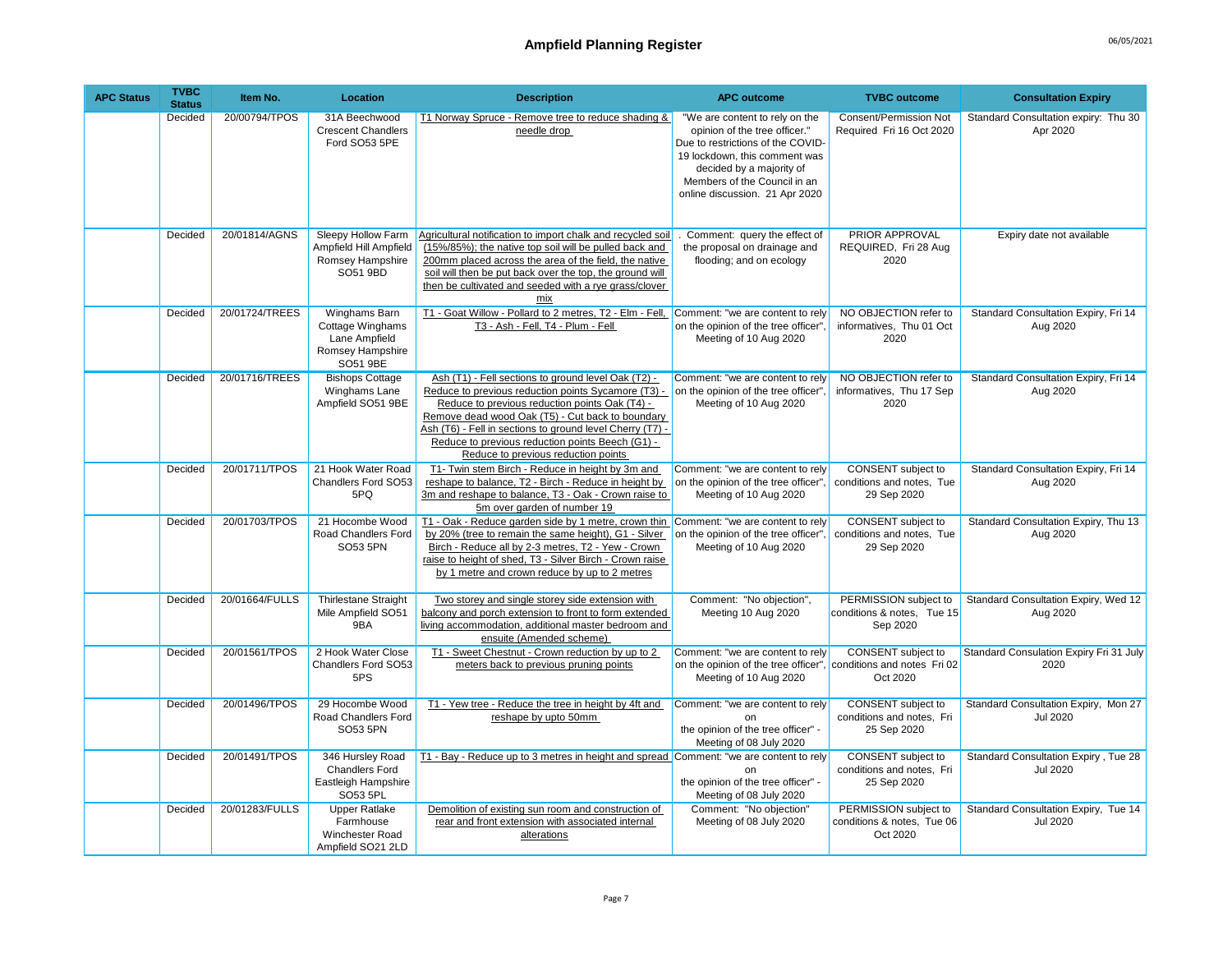| <b>APC Status</b> | <b>TVBC</b><br><b>Status</b> | Item No.        | Location                                                                                                 | <b>Description</b>                                                                                                                                                                                                                                                                                                                                                                                                                                                                                                                | <b>APC outcome</b>                                                                                              | <b>TVBC</b> outcome                                             | <b>Consultation Expiry</b>                              |
|-------------------|------------------------------|-----------------|----------------------------------------------------------------------------------------------------------|-----------------------------------------------------------------------------------------------------------------------------------------------------------------------------------------------------------------------------------------------------------------------------------------------------------------------------------------------------------------------------------------------------------------------------------------------------------------------------------------------------------------------------------|-----------------------------------------------------------------------------------------------------------------|-----------------------------------------------------------------|---------------------------------------------------------|
|                   | Decided                      | 20/01677/DDTPO  | Land Adjacent Hook<br>Wood Woodlea Way<br>Ampfield Romsey<br>Hampshire SO51 9DA                          | Fell 2 dangerous trees (TPO.TVBC.0844 - A1)                                                                                                                                                                                                                                                                                                                                                                                                                                                                                       | Not considered - application<br>decided urgently by TVBC                                                        | Fell Dead TPO Tree DD,<br>Thu 23 Jul 2020                       |                                                         |
|                   | Decided                      | 20/01502/DDTPO  | 35 Hocombe Wood<br>Road Chandlers Ford<br>Eastleigh Hampshire<br>SO53 5PN                                | Fell 1 x dead Silver Birch in rear garden of property<br>(TPO.TVBC.0687)                                                                                                                                                                                                                                                                                                                                                                                                                                                          | Not considered - application<br>decided urgently by TVBC                                                        | Fell Dead TPO Tree DD,<br>Thu 09 Jul 2020                       |                                                         |
|                   | Decided                      | 20/01412/VARS   | Monks Barn Knapp<br>Lane Ampfield SO51<br>9BT                                                            | Removal of Condition 4 (sample panel) - construction<br>of the wall has been completed and can be viewed in<br>its entirety on site and Variation of Condition 5 (brick<br>specification) - to use Michelmersh Ridings weathered<br>blend as specified brick no longer manufactured<br>(Retrospective)                                                                                                                                                                                                                            | Comment: "No objection"<br>Meeting of 08 July 2020                                                              | PERMISSION subject to<br>conditions & notes, Tue 25<br>Aug 2020 | Consultation dates not available                        |
|                   | Decided                      | 20/01393/FULLS  | Land At Ganger<br>Wood Straight Mile<br>Ampfield Hampshire                                               | Formation of vehicular access and provision of gate                                                                                                                                                                                                                                                                                                                                                                                                                                                                               | Comment: "Objection", Meeting<br>of 08 July 2020                                                                | WITHDRAWN                                                       | Standard Consultation Expiry, Mon 20<br><b>Jul 2020</b> |
|                   | Decided                      | 20/01384/TPOS   | 18 Hocombe Wood<br>Road Chandlers Ford<br>SO53 5PP                                                       | T1 Birch - fell                                                                                                                                                                                                                                                                                                                                                                                                                                                                                                                   | Comment: "we are content to rely<br>on<br>the opinion of the tree officer" -<br>Meeting of 08 July 2020         | CONSENT subject to<br>conditions and notes, Thu<br>23 Jul 2020  | Standard Consultation Expiry, Fri 17<br><b>Jul 2020</b> |
|                   | Decided                      | 20/01268/TPOS   | 42 Baddesley Road<br>Chandlers Ford SO53<br>5NH                                                          | Fell Douglas Fir (T31)                                                                                                                                                                                                                                                                                                                                                                                                                                                                                                            | Comment "We are content to rely<br>on the opinion of the tree officer"<br>decided at Meeting on 15 June<br>2020 | CONSENT subject to<br>conditions and notes, Thu<br>30 Jul 2020  | Standard Consultation Expiry, Fri 03 Jul<br>2020        |
|                   | Decided                      | 20/01261/TPOS   | 18 Hocombe Wood<br>Road Chandlers Ford<br>Eastleigh Hampshire<br>SO53 5PP                                | T46 - Pine - Fell                                                                                                                                                                                                                                                                                                                                                                                                                                                                                                                 | Comment "We are content to rely<br>on the opinion of the tree officer'<br>decided at Meeting on 15 June<br>2020 | <b>REFUSED</b>                                                  | Standard Consultatio Expiry, Fri 26 Jun<br>2020         |
|                   | Decided                      | 20/01257/TPOS   | 7 Hocombe Wood<br>Road Chandlers Ford<br>Eastleigh Hampshire<br>SO53 5PN                                 | T1 - Beech - Crown raise to 4 metres and reduce lower Comment "We are content to rely<br>laterals by 1 metre                                                                                                                                                                                                                                                                                                                                                                                                                      | on the opinion of the tree officer"<br>decided at Meeting on 15 June<br>2020                                    | CONSENT subject to<br>conditions and notes, Mon<br>06 Jul 2020  | Standard Consutlation Expiry, Wed 01<br><b>Jul 2020</b> |
|                   | Decided                      | 20/01228/TPOS I | Redwood Hook<br><b>Crescent Ampfield</b><br>SO51 9DE                                                     | G1 - Group of 3 oak trees - Reduce by up to 2m<br>leaving natural shape T1 - Birch - Remove                                                                                                                                                                                                                                                                                                                                                                                                                                       | Comment "We are content to rely<br>on the opinion of the tree officer"<br>decided at Meeting on 15 June<br>2020 | CONSENT subject to<br>conditions and notes, Thu<br>02 Jul 2020  | Standard Consultation Expiry, Mon 29<br>Jun 2020        |
|                   | Decided                      | 20/01219/DDTPO  | <b>Beech Hollow</b><br><b>Baddesley Road</b><br><b>Chandlers Ford</b><br>Eastleigh Hampshire<br>SO53 5NG | Fell 3 x dead Pine Trees (TPO.TVBC.695)                                                                                                                                                                                                                                                                                                                                                                                                                                                                                           | Not considered - application<br>decided urgently by TVBC                                                        | Fell Dead TPO Tree DD<br>Fri 05 Jun 2020                        |                                                         |
|                   | Decided                      | 20/01206/TPOS   | 18 Hocombe Wood<br>Road Chandlers Ford<br>Eastleigh Hampshire<br>SO53 5PP                                | T1 - Oak (In the rear garden of 18 Hocombe Wood<br>Road) - Crown raise over garden by up to 6m above<br>ground level by the specific removal of lowest lateral<br>branch back to main stem Reduce canopy growing<br>over garden of 17 Hookwater Road by up to 2m to<br>suitable growth points T2 - Sweet Chestnut (In the rear<br>garden of 18 Hocombe Wood Road) - Crown raise<br>over garden by up to 6m above ground level. Reduce<br>canopy growing over garden of 17 Hookwater Road by<br>up to 2m to suitable growth points | Comment "We are content to rely<br>on the opinion of the tree officer"<br>decided at Meeting on 15 June<br>2020 | CONSENT subject to<br>conditions and notes, Mon<br>27 Jul 2020  |                                                         |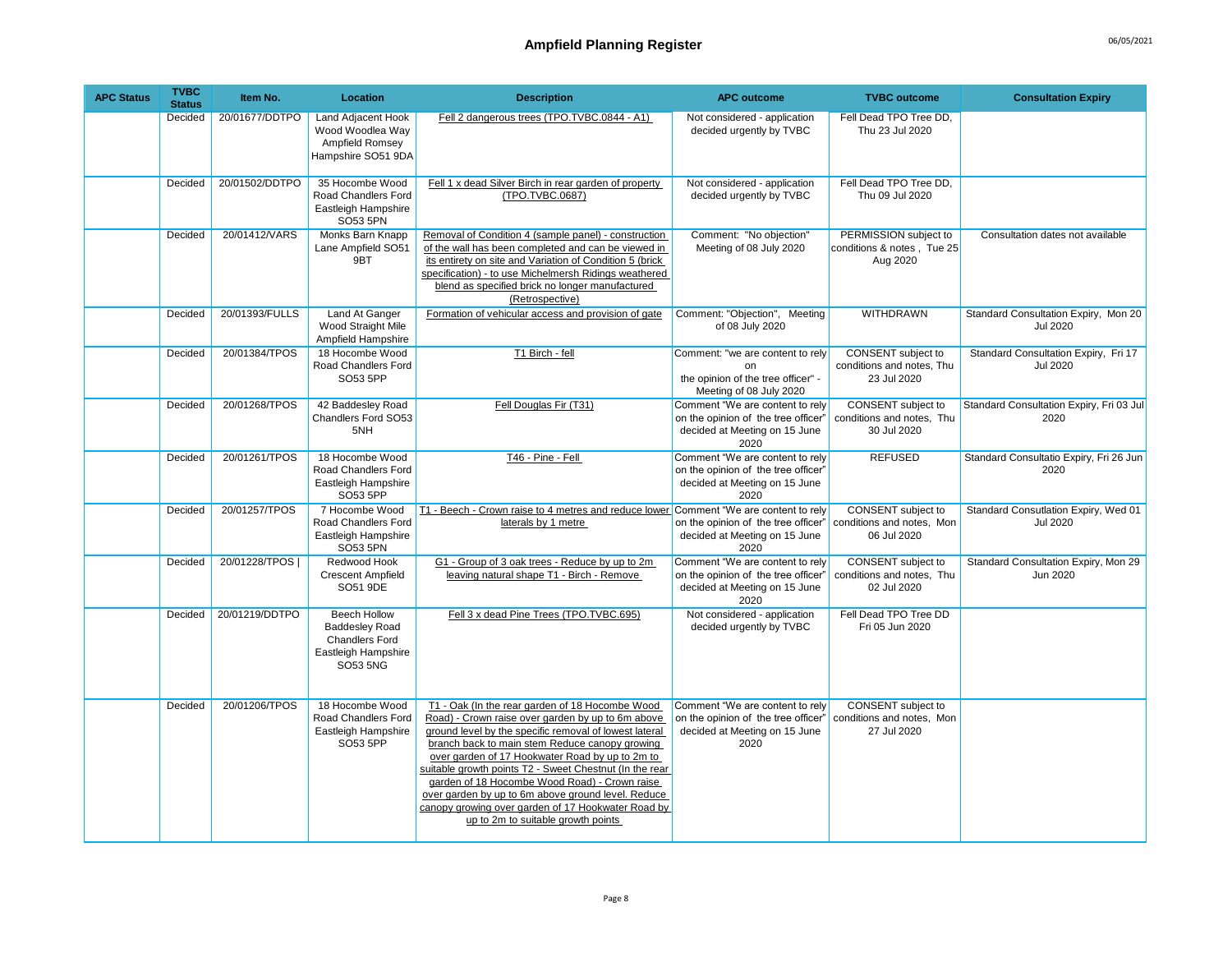| <b>APC Status</b> | <b>TVBC</b><br><b>Status</b> | Item No.       | Location                                                                                                     | <b>Description</b>                                                                                                                                                                                                        | <b>APC outcome</b>                                                                                              | <b>TVBC</b> outcome                                                   | <b>Consultation Expiry</b>                                  |
|-------------------|------------------------------|----------------|--------------------------------------------------------------------------------------------------------------|---------------------------------------------------------------------------------------------------------------------------------------------------------------------------------------------------------------------------|-----------------------------------------------------------------------------------------------------------------|-----------------------------------------------------------------------|-------------------------------------------------------------|
|                   | Decided                      | 20/01195/TREES | Monks Barn Knapp<br>Lane Ampfield<br>Romsey Hampshire<br>SO51 9BT                                            | Silver Birch - Remove secondary limb and reduce<br>canopy                                                                                                                                                                 | Comment "We are content to rely<br>on the opinion of the tree officer"<br>decided at Meeting on 15 June<br>2020 | NO OBJECTION. Fri 10<br><b>Jul 2020</b>                               | Standard consultation expiry: Thu 25<br>Jun 2020            |
|                   | Decided                      | 20/01168/TREES | Burwell (179A) Knapp<br>Lane Ampfield<br>Romsey Hampshire<br>SO51 9BT                                        | T1,T2 Fir - Fell                                                                                                                                                                                                          | Comment "We are content to rely<br>on the opinion of the tree officer"<br>decided at Meeting on 15 June<br>2020 | NO OBJECTION refer to<br>informatives. Tue 30 Jun<br>2020             | Standard consultation expiry: Tue 23<br>Jun 2020            |
|                   | Decided                      | 20/01148/TPOS  | 9 Hocombe Wood<br>Road Chandlers Ford<br>Eastleigh Hampshire<br>SO53 5PN                                     | T1 - Oak - Crown raise to 4 metres and crown clean                                                                                                                                                                        | Comment "We are content to rely<br>on the opinion of the tree officer"<br>decided at Meeting on 15 June<br>2020 | CONSENT subject to<br>conditions and notes, Fri<br>17 Jul 2020        | Standard consultation expiry: Mon 22<br>Jun 2020            |
|                   | Decided                      | 20/01146/TPOS  | 11 Hocombe Wood<br>Road Chandlers Ford<br>Eastleigh Hampshire<br>SO53 5PN                                    | T1 - Birch - Reduction of 1 metre all round including<br>crown raise to 5.2 metres, T2 - Oak - Crown raise to 4<br>metres and crown thin by removing epicormic growth<br>up to 20mm, T3 - Cedar - Crown raise to 4 metres | Comment "We are content to rely<br>on the opinion of the tree officer"<br>decided at Meeting on 15 June<br>2020 | CONSENT subject to<br>conditions and notes, Thu<br>16 Jul 2020        | Standard consultation expiry: Mon 22<br>Jun 2020            |
|                   | Decided                      | 20/01127/DDTPO | Squirrels Hollow 21<br><b>Beechwood Crescent</b><br><b>Chandlers Ford</b><br>Eastleigh Hampshire<br>SO53 5PE | Fell 1 x dangerous tree in the rear garden of the<br>property (TPO.TVBC.693)                                                                                                                                              | Not considered - application<br>decided urgently by TVBC                                                        | Fell Dead TPO Tree DD<br>Fri 29 May 2020                              |                                                             |
|                   | Decided                      | 20/01125/TPOS  | Parkwood 31 Straight<br>Mile Ampfield SO51<br>9BB                                                            | T1 Beech Tree - Reduce Beech by 2.5m all over                                                                                                                                                                             | Comment "We are content to rely<br>on the opinion of the tree officer"<br>decided at Meeting on 15 June<br>2020 | <b>CONSENT</b> subject to<br>conditions and notes, Thu<br>16 Jul 2020 | Standard consultation expiry: Fri 19<br>Jun 2020            |
|                   | Decided                      | 20/01080/TPOS  | 5 Hook Water Close<br>Chandlers Ford SO53<br>5PS                                                             | Oak (G6) - Crown lift requested consisting of one<br>branch removal (to right of tree) and two small<br>branches to the left. Dead wooding to mitigate falling<br>minor branches.                                         | Comment "We are content to rely<br>on the opinion of the tree officer'<br>decided at Meeting on 15 June<br>2020 | CONSENT subject to<br>conditions and notes, Fri<br>17 Jul 2020        | Standard consultation expiry: Tue 16<br>Jun 2020            |
|                   | Decided                      | 20/01038/TPOS  | <b>Hook Wood Hook</b><br>Road Ampfield<br>Romsey Hampshire<br>SO51 9BY                                       | Fell 1 Beech Tree (1948) that borders and overhangs<br>Hazelwood                                                                                                                                                          | Comment "We are content to rely<br>on the opinion of the tree officer"<br>decided at Meeting on 15 June<br>2020 | CONSENT subject to<br>conditions and notes, Thu<br>02 Jul 2020        | Standard consultation expiry: Tue 19<br>May 2020            |
|                   | Decided                      | 20/01000/TPOS  | 23 Beechwood<br><b>Crescent Chandlers</b><br>Ford SO53 5PE                                                   | T1 - Pine - Fell                                                                                                                                                                                                          | "We are content to rely on the<br>opinion of the tree officer."<br>18 May 2020                                  |                                                                       | CONSENT subject to conditions and<br>notes. Tue 30 Jun 2020 |
|                   | Decided                      | 20/00992/TPOS  | Tree Tops Jermyns<br>Lane Ampfield<br>Romsey Hampshire<br>SO51 0QA                                           | T1 - Beech - Crown lift (5m/6m), T2 - Group of Beech<br>Trees - Crown lift to 5 metres, T3 - Willow - Fell                                                                                                                | "We are content to rely on the<br>opinion of the tree officer."<br>18 May 2020                                  | CONSENT subject to<br>notes. Tue 30 Jun 2020                          |                                                             |
|                   | Decided                      | 20/00967/TREES | 7 Green Pond Lane<br>Ampfield Romsey<br>Hampshire SO51 9BS                                                   | Fell oak tree growing immediately next to the property                                                                                                                                                                    | "We are content to rely on the<br>opinion of the tree officer."<br>18 May 2020                                  | NO OBJECTION. Fri 19<br>Jun 2020                                      |                                                             |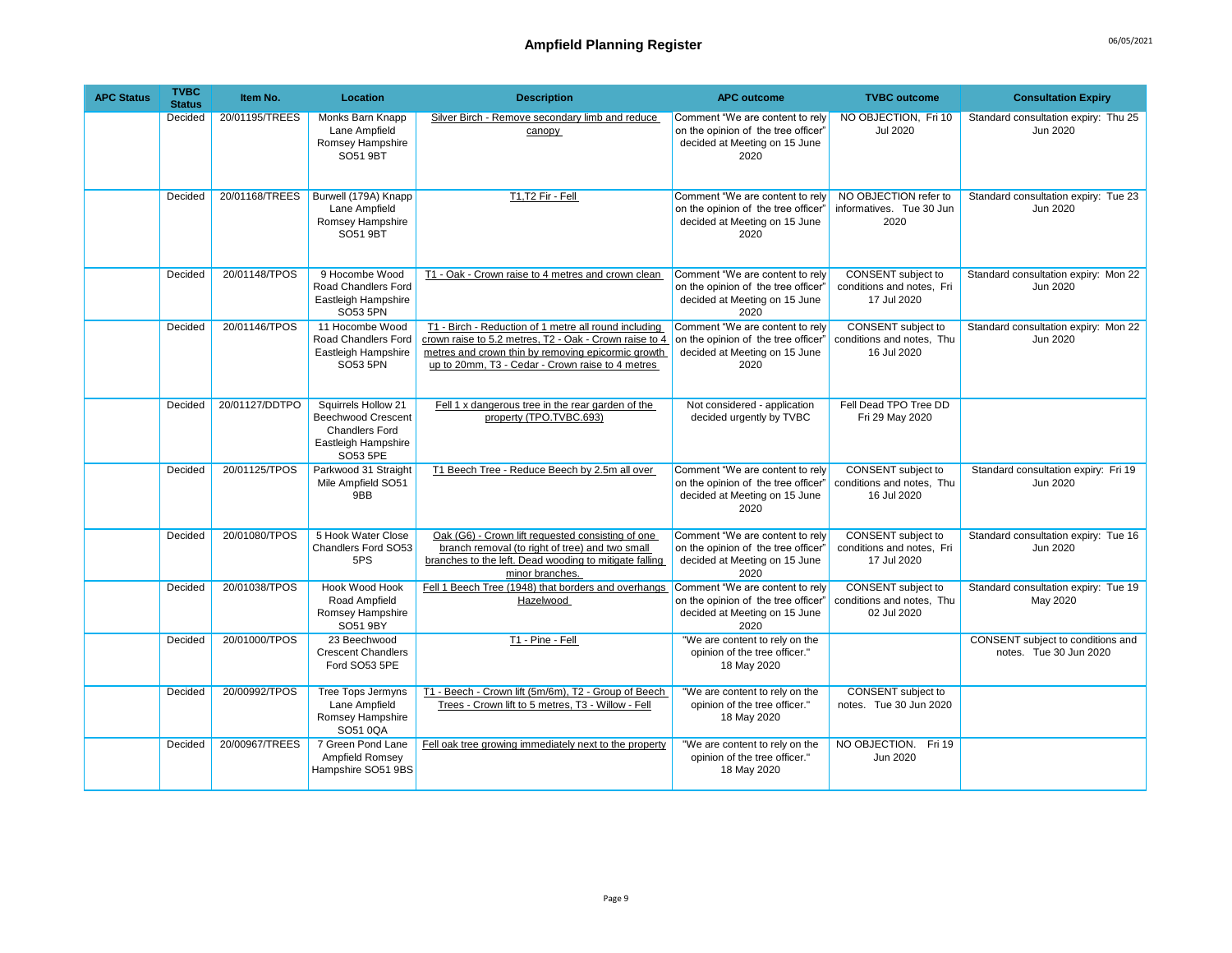| <b>APC Status</b> | <b>TVBC</b><br><b>Status</b> | Item No.       | <b>Location</b>                                                                                            | <b>Description</b>                                                                                                                                                                                                                                                                                                                                      | <b>APC outcome</b>                                                                                                                                                                                                                      | <b>TVBC</b> outcome                                             | <b>Consultation Expiry</b>                                            |
|-------------------|------------------------------|----------------|------------------------------------------------------------------------------------------------------------|---------------------------------------------------------------------------------------------------------------------------------------------------------------------------------------------------------------------------------------------------------------------------------------------------------------------------------------------------------|-----------------------------------------------------------------------------------------------------------------------------------------------------------------------------------------------------------------------------------------|-----------------------------------------------------------------|-----------------------------------------------------------------------|
|                   | Decided                      | 20/00950/TPOS  | 14 Beechwood<br><b>Crescent Chandlers</b><br>Ford Eastleigh<br>Hampshire SO53 5PA                          | T1 Scots Pine - Remove bottom left-hand branch; T2<br>Scots Pine - Remove dead branches: T3 Scots Pine -<br>Remove bottom Left-hand branch and dead branches:<br>T4 - Remove crown; T5 Birch - Fell                                                                                                                                                     | "We are content to rely on the<br>opinion of the tree officer."<br>Due to restrictions of the COVID-<br>19 lockdown, this comment was<br>decided by a majority of<br>Members of the Council in an<br>online discussion. 12 May 2020     | Part Consent/Part Refusal:<br>Wed 10 Jun 2020                   |                                                                       |
|                   | Decided                      | 20/00898/TPOS  | 18 King Edward<br>Mobile Home Park<br><b>Baddesley Road</b><br><b>Flexford North</b><br>Baddesley SO52 9JU | T1 Macrocarpa - Fell due to excessive shading; T2<br>Cupressus Lawsoniana - Fell due to excessive shading                                                                                                                                                                                                                                               | "We are content to rely on the<br>opinion of the tree officer."<br>Due to restrictions of the COVID-<br>19 lockdown, this comment was<br>decided by a majority of<br>Members of the Council in an<br>online discussion. 12 May 2020     | CONSENT subject to<br>conditions and notes<br>Wed 20 May 2020   | Standard consultation expiry: 19 May<br>2020                          |
|                   | Decided                      | 20/00893/DDTPO | 42 Baddesley Road<br><b>Chandlers Ford</b><br>Eastleigh Hampshire<br><b>SO53 5NH</b>                       | Fell dangerous trees -1 x Conifer and 1 x Silver Birch<br>located in rear garden (TPO.TVBC.696)                                                                                                                                                                                                                                                         | Not considered - application<br>decided urgently by TVBC                                                                                                                                                                                | Fell Dangerous TPO Tree<br>DD, Wed 29 Apr 2020                  |                                                                       |
|                   | Decided                      | 20/00886/DDTPO | The Little House<br>Ampfield Hill Ampfield<br>Romsey Hampshire<br>SO51 9BD                                 | Fell 2 x dead Ash and remove dead branches from 1 x<br>Oak shown on plan dated 27.04.2020 (TPO.25.TVS.3 -<br>W <sub>2</sub>                                                                                                                                                                                                                             | Not considered - application<br>decided urgently by TVBC                                                                                                                                                                                | Fell Dead TPO Tree DD.<br>Tue 28 Apr 2020                       |                                                                       |
|                   | Decided                      | 20/00880/FULLS | Moorlands 3<br>Broadgate Farm Hook<br>Road Ampfield<br>Romsey Hampshire<br><b>SO51 9AU</b>                 | Addition of car port to the existing garage                                                                                                                                                                                                                                                                                                             | "No Objection" 18 May 2020                                                                                                                                                                                                              | PERMISSION subject to<br>conditions & notes. Tue 23<br>Jun 2020 | Not yet available; not yet formally<br>notified to the parish council |
|                   | Decided                      | 20/00843/TPOS  | 27 Hocombe Wood<br>Road Chandlers Ford<br>Eastleigh Hampshire<br>SO53 5PN                                  | Oak x 1 - 3m crown raise and 30% thin out, removal of<br>crossing branches                                                                                                                                                                                                                                                                              | "We are content to rely on the<br>opinion of the tree officer. Due to<br>the restrictions imposed by<br>COVID-19, a majority of the<br>Members of the Council decided<br>this comment during a discussion<br>held online. " 28 Apr 2020 | PART CONSENT/PART<br>REFUSAL, Wed 20 May<br>2020                | Standard Consultation expiry: 15 May<br>2020                          |
|                   | Decided                      | 20/00477/TPOS  | Green Pond Lane<br>Ampfield Romsey<br>Hampshire SO51 9BR                                                   | The Old Police House T2 group of Hornbeam - reduce in height to leave up to Comment: "we are content to rely<br>3.5-4m of hedge                                                                                                                                                                                                                         | on<br>the opinion of the tree officer" -<br>Meeting of 16 March 2020                                                                                                                                                                    | CONSENT subject to<br>conditions and notes, Fri<br>17 Apr 2020  | Standard Consultation expiry: Tue 17<br>Mar 2020                      |
|                   | Decided                      | 20/00308/LBWS  | Monks Barn Knapp<br>Lane Ampfield SO51<br>9BT                                                              | Alterations to a utility space to the rear of the existing<br>garage to include removal of the asbestos roof, new<br>plain clay tile roof and structure, existing single brick<br>walls to be insulated, new window, rooflight, door and<br>weatherboard cladding, new insulated floor to provide a<br>games room and mezzanine ancillary to the house. | No Objection: Meeting of 24 Feb<br>2020                                                                                                                                                                                                 | CONSENT subject to<br>conditions and notes. Fri<br>22 May 2020  | Standard Consultation Expiry Mon 02<br>Mar 2020                       |
|                   | Decided                      | 20/00307/FULLS | Monks Barn Knapp<br>Lane Ampfield SO51<br>9BT                                                              | Alteration to utility space to rear of garage to provide<br>ancillary games room and mezzanine                                                                                                                                                                                                                                                          | No Objection: Meeting of 24 Feb<br>2020                                                                                                                                                                                                 | PERMISSION subject to<br>conditions & notes, Fri 22<br>May 2020 | Standard Consultation Expiry Mon 02<br>Mar 2020                       |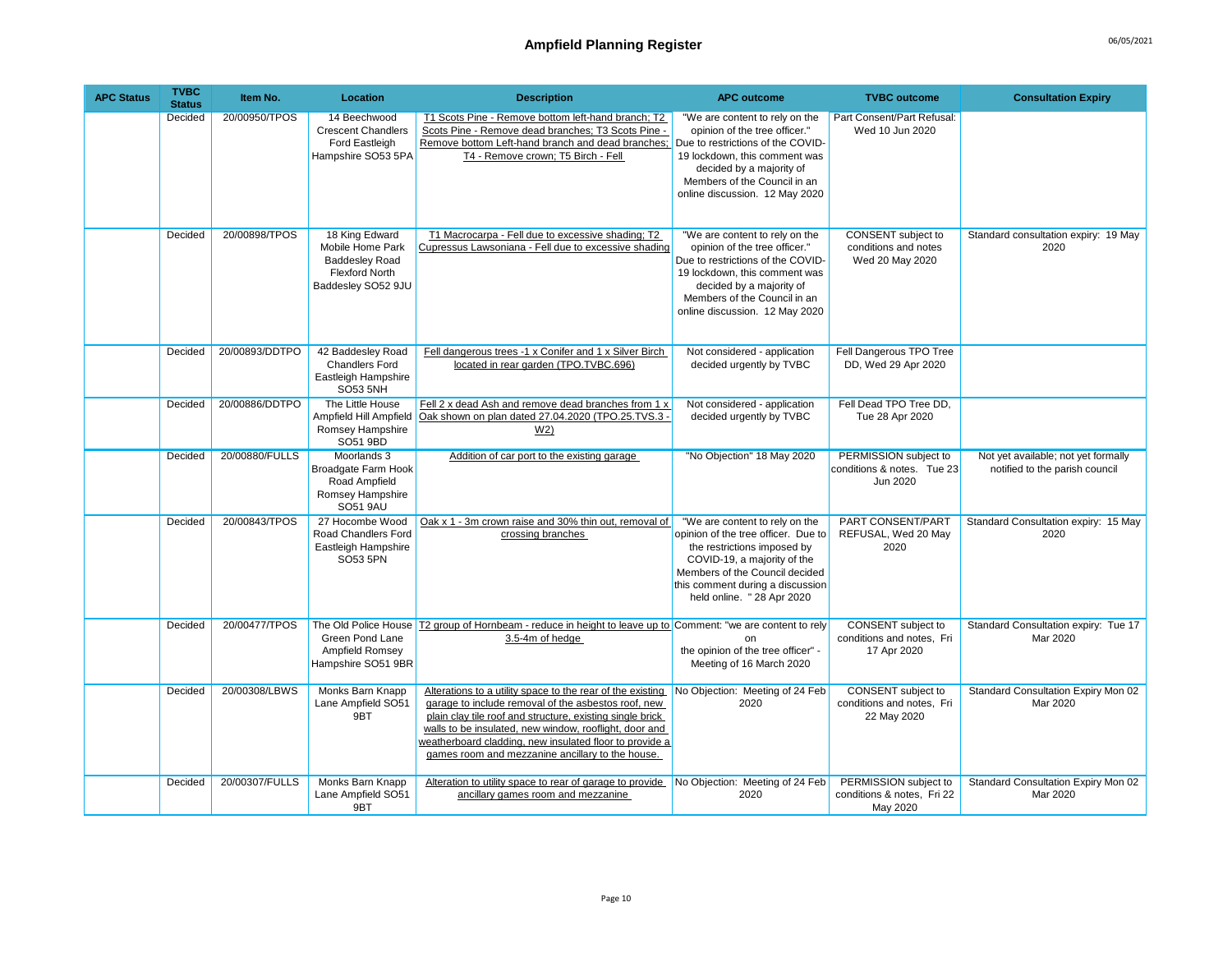| <b>APC Status</b> | <b>TVBC</b><br><b>Status</b> | Item No.       | Location                                                                                    | <b>Description</b>                                                                                   | <b>APC outcome</b>                                                                                                                                                                                                                  | <b>TVBC</b> outcome                                                      | <b>Consultation Expiry</b>                                                                                                                 |
|-------------------|------------------------------|----------------|---------------------------------------------------------------------------------------------|------------------------------------------------------------------------------------------------------|-------------------------------------------------------------------------------------------------------------------------------------------------------------------------------------------------------------------------------------|--------------------------------------------------------------------------|--------------------------------------------------------------------------------------------------------------------------------------------|
|                   | Decided                      | 20/00795/TPOS  | <b>Hook Wood Hook</b><br>Road Ampfield<br>Romsey Hampshire<br>SO51 9BY                      | Remove branch from unknown tree resting on<br>outbuilding at Hookwood Cottage                        | "We are content to rely on the<br>opinion of the tree officer."<br>Due to restrictions of the COVID-<br>19 lockdown, this comment was<br>decided by a majority of<br>Members of the Council in an<br>online discussion. 21 Apr 2020 | CONSENT subject to<br>conditions and notes, Mon<br>11 May 2020           | Standard Consultation expiry: Thu 30<br>Apr 2020                                                                                           |
|                   | Decided                      | 20/00699/DDTPO | Halfacre House Hook<br><b>Close Ampfield</b><br>Romsey Hampshire<br>SO51 9DD                | Remove 4 x storm damaged Birch trees in garden<br>(TPO.TVBC.688 - A1)                                | Not considered - application<br>decided urgently by TVBC                                                                                                                                                                            | Fell Dangerous TPO Tree<br>DD- Mon 23 Mar 2020                           |                                                                                                                                            |
|                   | Decided                      | 20/00679/FULLS | 20 Straight Mile<br>Ampfield SO51 9BB                                                       | Erection of 3 bay garage with accommodation over                                                     | "Being unable to hold a Meeting<br>due to restrictions imposed by<br>the coronavirus, a majority of<br>Councillors discussed the<br>application in a video conference<br>and agreed to respond "No<br>Objection"" 06 Apr 2020       | PERMISSION subject to<br>conditions & notes. Fri 01<br>May 2020          | Standard Consultation expiry: Thu 09<br>Apr 2020. APC unable to hold Meeting<br>due to restrictions imposed for the<br>control fo Covid-19 |
|                   | Decided                      | 20/00672/DDCA  | Redburn Farm Green<br>Pond Lane Ampfield<br>Romsey Hampshire<br>SO51 9BR                    | Fell 1 x dangerous Fir Tree shown on plan dated<br>17.03.2020                                        | Not considered - application<br>decided urgently by TVBC                                                                                                                                                                            | Fell Dangerous CA Tree<br>DD - Fri 20 Mar 2020                           |                                                                                                                                            |
|                   | Decided                      | 20/00486/TPOS  | 34 Straight Mile<br>Ampfield Romsey<br>Hampshire SO51 9BB                                   | Works to trees as per schedule received                                                              | Comment: "we are content to rely<br>on<br>the opinion of the tree officer" -<br>Meeting of 16 March 2020                                                                                                                            | <b>CONSENT</b> subject to<br>conditions and notes<br>- Tue 24 March 2020 | Standard Consultation expiry: Tue 17<br>Mar 2020                                                                                           |
|                   | Decided                      | 20/00479/TPOS  | The Beeches 324<br>Hursley Road<br><b>Chandlers Ford</b><br>Eastleigh Hampshire<br>SO53 5PH | T1 Mature Beech - reduce in height up to 4m, T2<br>Beech - Fell, T3 Beech - crown reduce by up to 4m | Comment: "we are content to rely<br>nn<br>the opinion of the tree officer" -<br>Meeting of 16 March 2020                                                                                                                            | CONSENT subject to<br>conditions and notes, Wed<br>08 Apr 2020           | Standard Consultation expiry: Wed 18<br>Mar 2020                                                                                           |
|                   | Decided                      | 20/00473/TREES | The Old Police House<br>Green Pond Lane<br>Ampfield Romsey<br>Hampshire SO51 9BR            | T1 Oak - reduce the crown by 2m and crown lift up to<br>4m clearance from the ground level           | Comment: "we are content to rely<br>on<br>the opinion of the tree officer" -<br>Meeting of 16 March 2020                                                                                                                            | NO OBJECTION - Thu 26<br>Mar 2020                                        | Standard Consultation expiry: Tue 17<br>Mar 2020                                                                                           |
|                   | Decided                      | 20/00438/DDTPO | Abbey Wood 27<br><b>Straight Mile Ampfield</b><br>Romsey Hampshire<br>SO51 9BB              | Clear 2 x fallen trees (TPO.25.TVS.3 - W5)                                                           | No comment was made as the<br>application concerned a<br>dangerous tree, and the<br>consultation period was between<br>Meetings.                                                                                                    | Fell Dangerous CA Tree<br>DD, Mon 24 Feb 2020                            | Standard consultation expiry: Tue 25<br>Feb 2020                                                                                           |
|                   | Decided                      | 20/00437/DDCA  | St Marks Church<br>Winchester Road<br>Ampfield Romsey<br>Hampshire SO51 9BU                 | Fell 1 x dead Scots Pine as shown on plan dated<br>20.02.2020                                        | No comment was made as the<br>application concerned a<br>dangerous tree, and the<br>consultation period was between<br>Meetings.                                                                                                    | Fell Dangerous CA Tree<br>DD, Fri 21 Feb 2020                            |                                                                                                                                            |
|                   | Decided                      | 20/00437/DDCA  | St Marks Church<br><b>Winchester Road</b><br>Ampfield Romsey<br>Hampshire SO51 9BU          | Fell 1 x dead Scots Pine as shown on plan dated<br>20.02.2020                                        | No comment was made as the<br>application concerned a<br>dangerous tree, and the<br>consultation period was between<br>Meetings.                                                                                                    | Fell Dangerous CA Tree<br>DD. Fri 21 Feb 2020                            |                                                                                                                                            |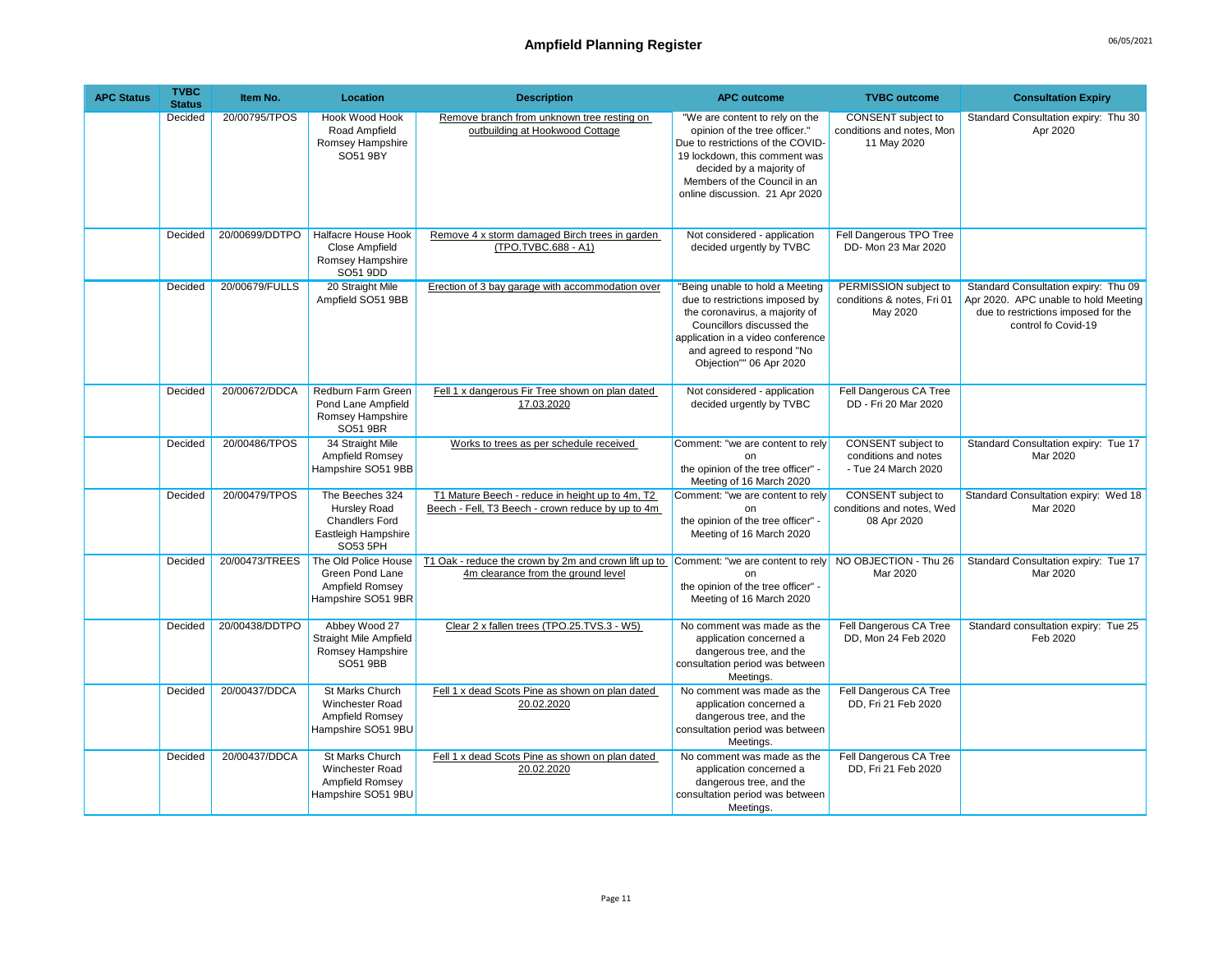## Ampfield Planning Register **Ampfield Planning Register 196/05/2021**

| <b>APC Status</b> | <b>TVBC</b><br><b>Status</b> | Item No.       | <b>Location</b>                                                                                         | <b>Description</b>                                                                                                                                                                                                                                                                                                                                                                                                                                | <b>APC outcome</b>                                                                                                               | <b>TVBC</b> outcome                            | <b>Consultation Expiry</b>                                                                |
|-------------------|------------------------------|----------------|---------------------------------------------------------------------------------------------------------|---------------------------------------------------------------------------------------------------------------------------------------------------------------------------------------------------------------------------------------------------------------------------------------------------------------------------------------------------------------------------------------------------------------------------------------------------|----------------------------------------------------------------------------------------------------------------------------------|------------------------------------------------|-------------------------------------------------------------------------------------------|
|                   | Decided                      | 20/00430/CLPS  | Ampfield Golf Club<br><b>Winchester Road</b><br>Ampfield Romsey<br>Hampshire SO51 9BQ                   | Certificate of proposed lawful development - Carried<br>out a material operation on site through physically<br>commencing implementation of planning permission<br>16/02016/FULLS via the digging of the required<br>foundation trenches and subsequent concreting, fully in<br>line with the requirements of Section 56 (4) of the Town<br>and Country Planning Act 1990. As such the<br>referenced planning permission has been<br>perpetuated. | 2020                                                                                                                             | 26 Mar 2020                                    | No Objection: Meeting of 24 Feb ISSUE CERTIFICATE - Thu Date for comment: Mon 16 Mar 2020 |
|                   | Decided                      | 20/00426/DDTPO | <b>Bracken Cottage</b><br>Potters Heron Lane<br>Ampfield Romsey<br>Hampshire SO51<br>9BW                | Removal of dangerous branches on two Sweet<br>Chestnut trees on east side of property (Potters Heron<br>side of boundary) (TPO.TVBC.0070)                                                                                                                                                                                                                                                                                                         | No comment was made as the<br>application concerned a<br>dangerous tree, and the<br>consultation period was between<br>Meetings. | Fell Dangerous CA Tree<br>DD. Thu 27 Feb 2020  | Standard consultation expiry: Mon 24<br>Feb 2020                                          |
|                   | Decided                      | 20/00413/DDTPO | The Birches 25<br><b>Beechwood Crescent</b><br><b>Chandlers Ford</b><br>Eastleigh Hampshire<br>SO53 5PE | Remove 1 x dangerous Fir tree overhanging footpath<br>as shown in photos dated 18.02.2020 -<br>(TPO.TVBC.693)                                                                                                                                                                                                                                                                                                                                     | No comment was made as the<br>application concerned a<br>dangerous tree, and the<br>consultation period was between<br>Meetings. | Fell Dangerous CA Tree<br>DD, Wed 19 Feb 2020  |                                                                                           |
|                   | Decided                      | 20/00413/DDTPO | The Birches 25<br><b>Beechwood Crescent</b><br><b>Chandlers Ford</b><br>Eastleigh Hampshire<br>SO53 5PE | Remove 1 x dangerous Fir tree overhanging footpath<br>as shown in photos dated 18.02.2020 -<br>(TPO.TVBC.693)                                                                                                                                                                                                                                                                                                                                     | No comment was made as the<br>application concerned a<br>dangerous tree, and the<br>consultation period was between<br>Meetings. | Fell Dangerous TPO Tree<br>DD, Wed 19 Feb 2020 |                                                                                           |
|                   | Decided                      | 20/00411/DDTPO | Silver Birches 9 Hook<br>Road Ampfield<br>Romsey Hampshire<br>SO51 9DB                                  | Remove 1 x dangerous Silver Birch from front garden<br>(TPO.TVBC.682 - G1)                                                                                                                                                                                                                                                                                                                                                                        | No comment was made as the<br>application concerned a<br>dangerous tree, and the<br>consultation period was between<br>Meetings. | Fell Dangerous TPO Tree<br>DD. Wed 19 Feb 2020 |                                                                                           |
|                   | Decided                      | 20/00411/DDTPO | Remove 1 x<br>dangerous Silver Birch<br>from front garden<br>(TPO.TVBC.682 - G1)                        | Silver Birches 9 Hook Road Ampfield Romsey<br>Hampshire SO51 9DB                                                                                                                                                                                                                                                                                                                                                                                  | No comment was made as the<br>application concerned a<br>dangerous tree, and the<br>consultation period was between<br>Meetings. | Fell Dangerous CA Tree<br>DD, Wed 19 Feb 2020  |                                                                                           |
|                   | Decided                      | 20/00410/DDTPO | <b>Brackenhurst Straight</b><br>Mile Ampfield Romsey<br>Hampshire SO51 9BA                              | Remove 1 x leaning dead Silver Birch shown in photo<br>dated 19.02.2020 (TPO.25.TVS.3 - W2)                                                                                                                                                                                                                                                                                                                                                       | No comment was made as the<br>application concerned a<br>dangerous tree, and the<br>consultation period was between<br>Meetings. | Fell Dangerous TPO Tree<br>DD. Wed 19 Feb 2020 |                                                                                           |
|                   | Decided                      | 20/00364/DDTPO | Rosings Straight Mile<br>Ampfield Romsey<br>Hampshire SO51 9BA                                          | Fell 5 x dangerous Silver Birch as shown on plan dated<br>13.02.2020 (TPO.25.TVS.3 - W2)                                                                                                                                                                                                                                                                                                                                                          | No comment was made as the<br>application concerned a<br>dangerous tree, and the<br>consultation period was between<br>Meetings. | Fell Dangerous TPO Tree<br>DD, Tue 18 Feb 2020 | Standard Consultation Expiry: Mon 17<br>Feb 2020                                          |
|                   | Decided                      | 20/00355/DDTPO | Squirrels Hollow 21<br><b>Beechwood Crescent</b><br>Chandlers Ford<br>Eastleigh Hampshire<br>SO53 5PE   | Remove 1 x fallen tree from garden (TPO.TVBC.693)                                                                                                                                                                                                                                                                                                                                                                                                 | No comment was made as the<br>application concerned a<br>dangerous tree, and the<br>consultation period was between<br>Meetings. | Fallen Tree TPO DD, Thu<br>13 Feb 2020         |                                                                                           |
|                   | Decided                      | 20/00341/DDTPO | Bentley 21 Straight<br>Mile Ampfield Romsey<br>Hampshire SO51 9BB                                       | Fell 1 x dangerous triple stemmed Silver Birch in rear<br>garden as shown on the plan dated 10.02.2020<br>(TPO.25.TVS.3 - W5)                                                                                                                                                                                                                                                                                                                     | No comment was made as the<br>application concerned a<br>dangerous tree, and the<br>consultation period was between<br>Meetings. | Fell Dangerous TPO Tree<br>DD, Tue 11 Feb 2020 |                                                                                           |